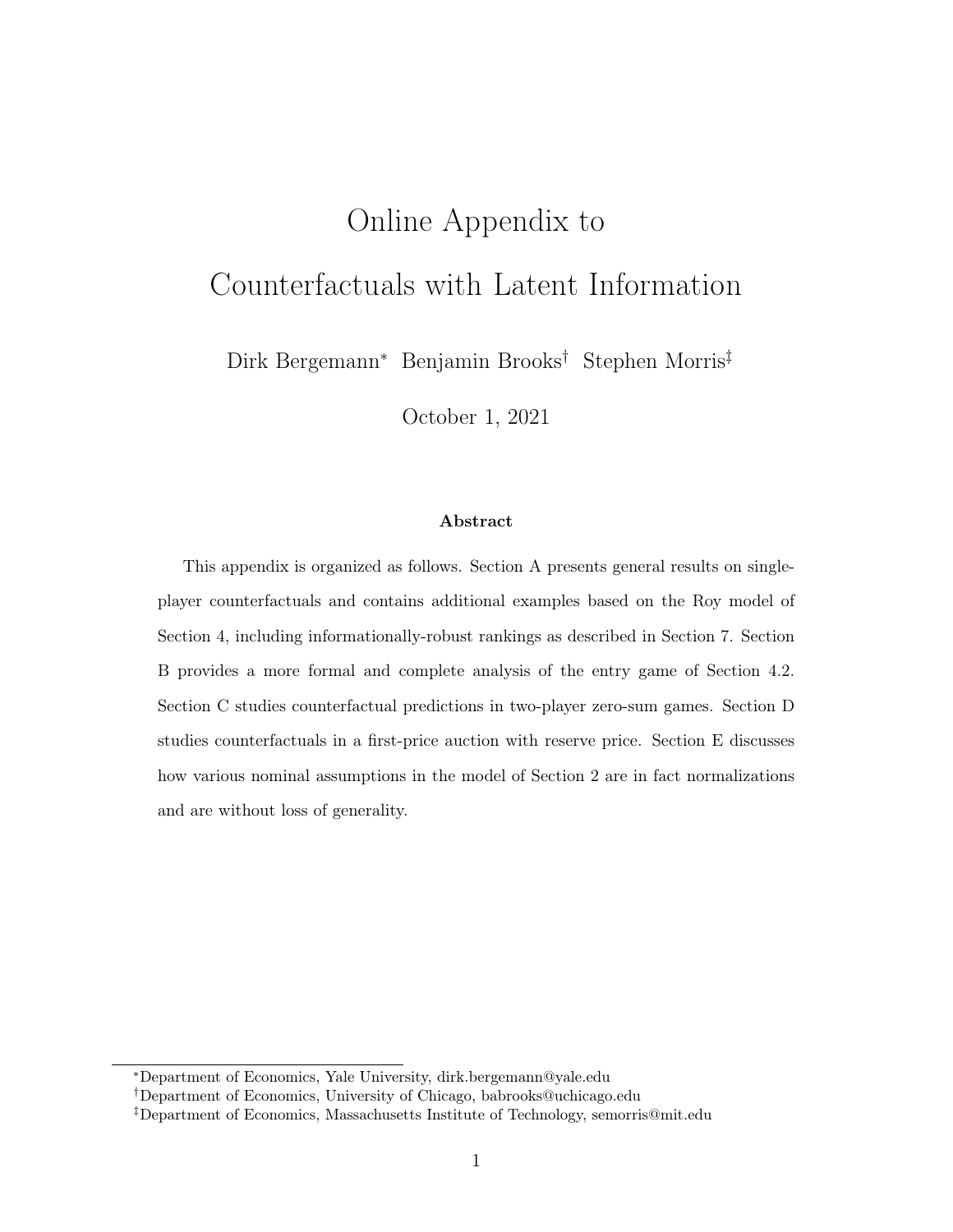## A Single Player Example: Further Analysis

In Section 4.1, we explained how in single-player games, minimum counterfactual welfare is obtained with the minimally informative information structure, in which a player's signal is their observed action. We now give a general statement of this result:

Proposition 1 (Minimum single-player counterfactual welfare).

Suppose  $N = 1$ , and fix an observed decision problem  $\mathcal{G} = (A, u)$  and moment restriction  $M = {\phi}.$  Define an information structure  $\mathcal{I} = (S, \pi)$  by  $S = A$  and such that  $\pi(a, \theta) =$  $\phi(a, \theta)$  for all a and  $\theta$ . Then the obedient strategies are an equilibrium of  $(\mathcal{G}, \mathcal{I})$ , and  $(\mathcal{I}, \sigma)$ induce the observed outcome. Moreover, for every counterfactual decision problem  $\widehat{G}$  =  $\left(\widehat{A},\widehat{u}\right)$ , the minimum expected counterfactual welfare across all counterfactual predictions is attained when the information structure is  $I$ , and minimum counterfactual welfare is

$$
\sum_{a\in A} \max_{\widehat{a}\in \widehat{A}} \sum_{\theta\in \Theta} \phi(a,\theta) \widehat{u}(\widehat{a},\theta).
$$

The proof is elementary, and follows the argument given in the text.

We next give a general statement of the result that with binary states, there is a maximally informative information structure which attains maximum counterfactual welfare. When  $\Theta = {\theta_1, \theta_2}$ , we can represent the player's belief conditional on their signal as the probability that the state is  $\theta_1$ . For each observed action  $a \in A$ , there is an interval of beliefs for which that action is optimal, which we can denote by  $[x_L(a), x_H(a)]$ . Conditional on taking the action a, every realized belief must be in this interval. The Blackwell-most informative belief distribution consistent with the data must have all of the mass concentrated on the end points of this interval. Any information structure that generates this distribution of beliefs will maximize the player's welfare in all counterfactual decision problems. One such information structure is as follows: Let  $\mathcal{I} = (S, \pi)$  where  $S = A \times \{L, H\}$ , and define the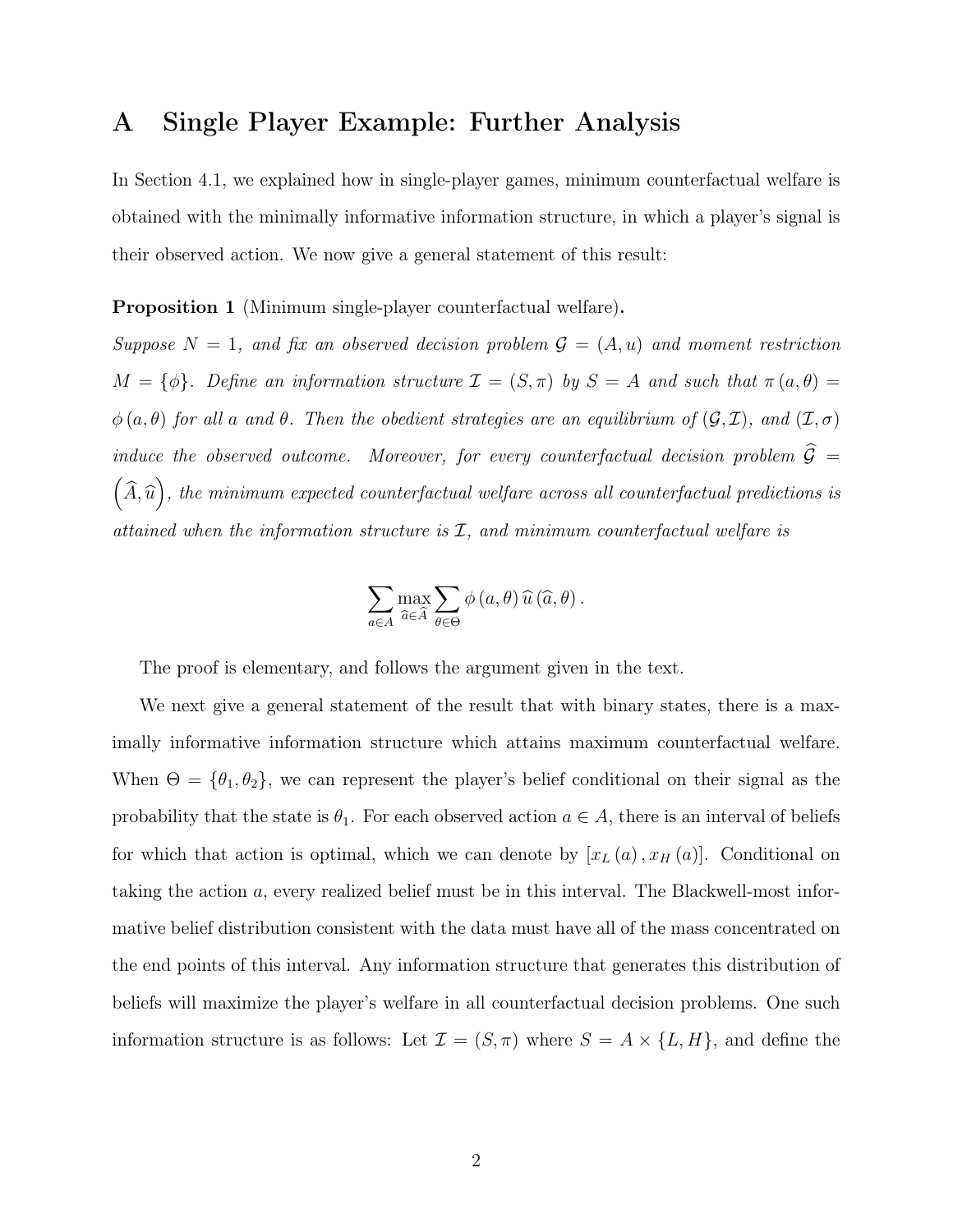conditional probabilities  $\pi(a, H, \theta)$  and  $\pi(a, L, \theta)$  to solve the following system of equations:

$$
\pi (a, H, \theta_1) + \pi (a, L, \theta_1) = \phi (a, \theta_1) ;
$$
  

$$
\pi (a, H, \theta_2) + \pi (a, L, \theta_2) = \phi (a, \theta_2) ;
$$
  

$$
\frac{\pi (a, H, \theta_1)}{\pi (a, H, \theta_1) + \pi (a, H, \theta_2)} = x_H (a) ;
$$
  

$$
\frac{\pi (a, L, \theta_1)}{\pi (a, L, \theta_1) + \pi (a, L, \theta_2)} = x_L (a) .
$$

When  $x_L(a) < x_H(a)$ , there is a unique solution:

$$
\pi(a, H, \theta_2) = \frac{1 - x_H(a)}{x_H(a)} \frac{\phi(a, \theta_1) - \frac{x_L(a)}{1 - x_L(a)} \phi(a, \theta_2)}{1 - \frac{x_L(a)}{1 - x_L(a)} \frac{1 - x_H(a)}{x_H(a)}};
$$

$$
\pi(a, H, \theta_1) = \frac{\phi(a, \theta_1) - \frac{x_L(a)}{1 - x_L(a)} \phi(a, \theta_2)}{1 - \frac{x_L(a)}{1 - x_L(a)} \frac{1 - x_H(a)}{x_H(a)}},
$$

and  $\pi(a, L, \theta) = \phi(a, \theta) - \pi(a, H, \theta)$ . Otherwise, if  $x^L(a) = x^H(a)$  (so that there is a unique belief at which  $\alpha$  is a best response, which must be the belief conditional on being recommended a) then there is a continuum of solutions to this system, where  $\pi(a, H, \theta_1)$  $\pi(a, H, \theta_2)$ . Thus, we can just take  $\pi(a, H, \theta_1) = \phi(a, \theta_1)$  and  $\pi(a, H, \theta_2) = \phi(a, H, \theta_2)$ . With this information structure, the player has an optimal strategy to choose  $a$  after the signals  $(a, H)$  and  $(a, L)$ . Moreover,  $\mathcal I$  is Blackwell-more informative than any other information structure that rationalizes the data. We have proven the following proposition:

#### Proposition 2.

Suppose that  $N = 1$  and  $\Theta = {\theta_1, \theta_2}$ , and fix an observed game  $\mathcal{G} = (A, u)$  and moment restriction  $M = {\phi}$ . Let the information structure  $\mathcal I$  be as constructed in the preceding paragraph. Then the obedient strategies are an equilibrium of  $(G, \mathcal{I})$ . Moreover, for every counterfactual decision problem  $\widehat{G} = (\widehat{A}, \widehat{u})$ , the maximum expected counterfactual welfare across all counterfactual predictions is attained when the information structure is I, and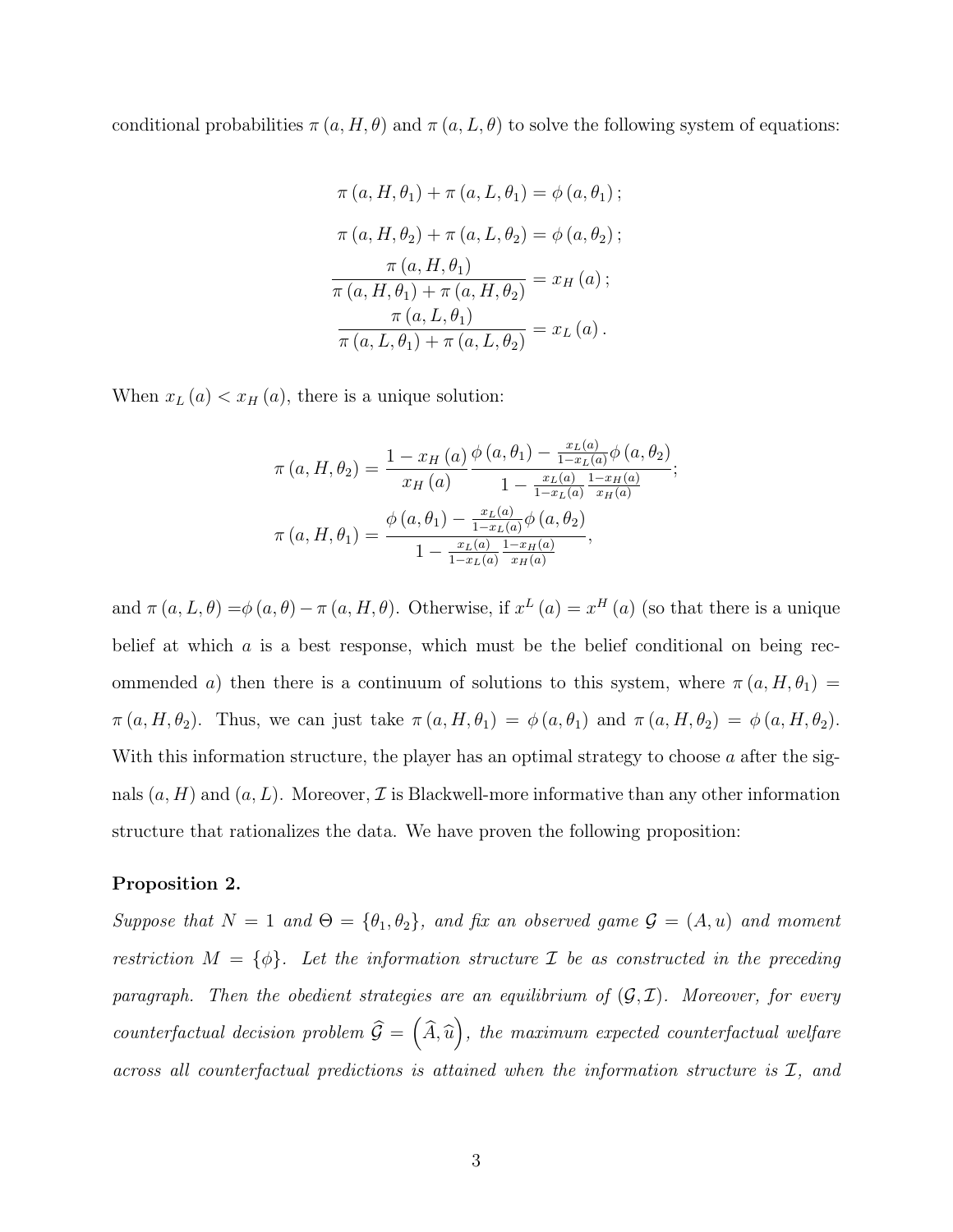maximum counterfactual welfare is

$$
\sum_{(a,k)\in A\times\{L,H\}} \max_{\widehat{a}\in\widehat{A}} \sum_{\theta\in\Theta} \widehat{u}\left(\widehat{a},\theta\right) \pi\left(a,k,\theta\right).
$$

At a high level, this result depends on the fact that the set of distributions over beliefs partially ordered by mean-preserving spreads is a lattice when  $|\Theta| = 2$ . When  $|\Theta| > 2$ , this partially ordered set is no longer a lattice, and in particular, there need not be a most informative distribution of beliefs that rationalizes the data.

Finally, we argue that there is always a unique local counterfactual in single-player games:

#### Proposition 3.

Suppose that  $N = 1$  and  $M = {\phi}.$  If the counterfactual game  $\widehat{\mathcal{G}}$  is equal to  $\mathcal{G}$ , then there is a unique counterfactual welfare in all counterfactual predictions, which is welfare under  $\phi$ :

$$
\sum_{a\in A}\sum_{\theta\in\Theta}u(a,\theta)\,\phi(a,\theta)\,.
$$

The argument is that given in the text: Fix an information structure  $\mathcal I$  and observed and counterfactual equilibrium strategies  $\sigma$  and  $\hat{\sigma}$  (that is,  $\sigma$  and  $\hat{\sigma}$  are optimal decision rules). Since the two games are the same, the payoffs in the games are respectively

$$
U = \sum_{\theta \in \Theta} \int_{s \in S} \sum_{a \in A} u(a, \theta) \sigma(a|s) \pi(ds, \theta) \text{ and } \widehat{U} = \sum_{\theta \in \Theta} \int_{s \in S} \sum_{a \in A} u(a, \theta) \widehat{\sigma}(a|s) \pi(ds, \theta).
$$

But  $\hat{\sigma}$  is a feasible strategy in the observed game, so the fact that  $\sigma$  is an equilibrium must be  $U \geq \hat{U}$ . By an analogous argument,  $\hat{U} \geq U$ , so in fact they are equal. Finally, by the definition of a counterfactual prediction, we must have that  $\sigma$  and  $\mathcal I$  induce  $\phi$ , so that U is equal to welfare under  $\phi$ .

Ranking two counterfactuals We will next use the Roy model to illustrate the methodology for ranking games discussed in Section 7. Specifically, we ask for which pairs of coun-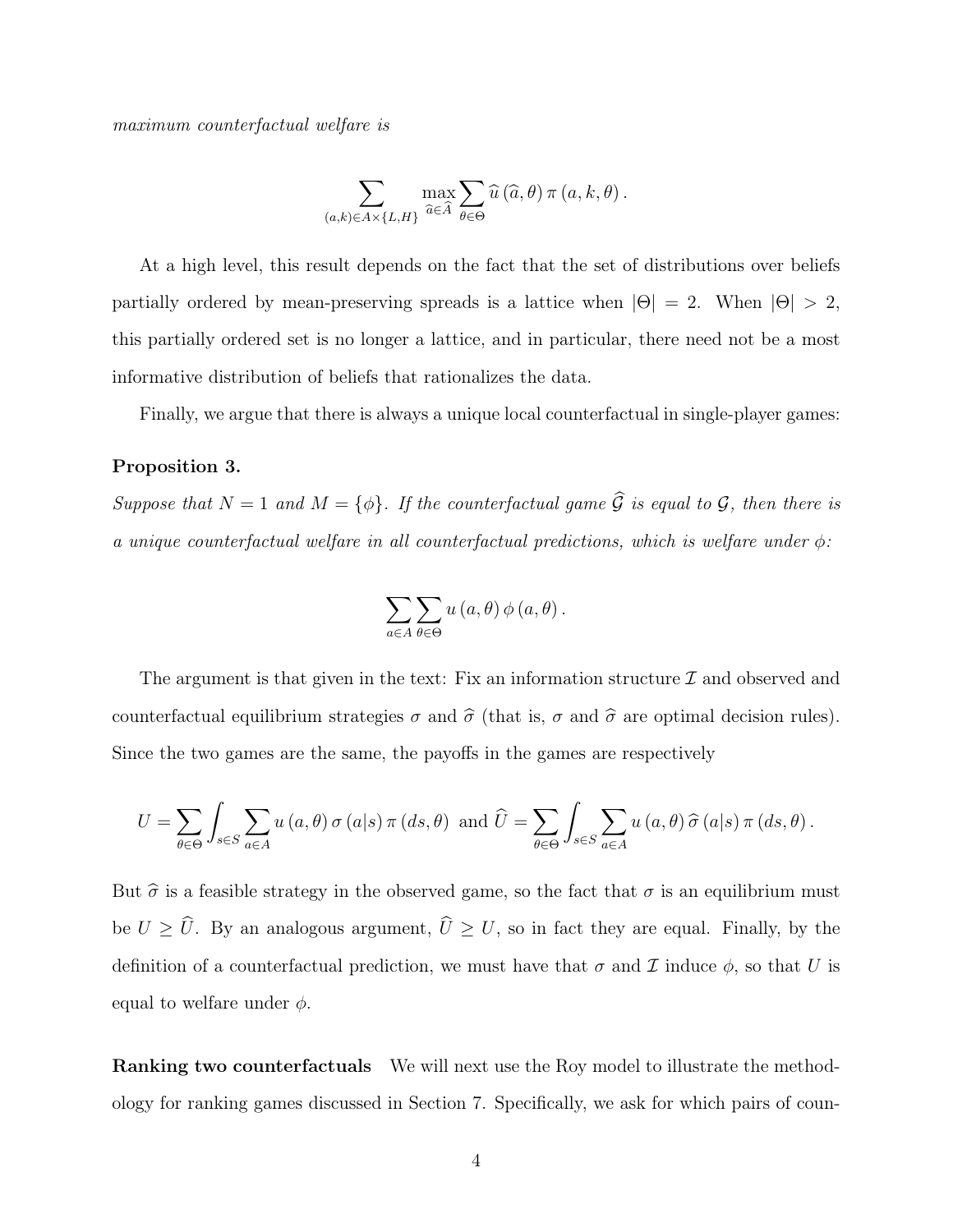terfactual parameters  $z^1$  and  $z^2$  does the agent always attain higher welfare under  $z^1$  than under  $z^2$ , when we restrict attention to those information structures which are consistent with the observed outcome. Figure 1 plots the set of pairs  $(\widehat{U}^1, \widehat{U}^2)$  of agent welfare obtained for the pairs  $(z^1, z^2) = (0.5, 0.75)$  when the observed outcome corresponds to  $\alpha = 0.375$ , both under the assumption of fully-observable outcomes (the blue set) and partially-observable outcomes (the red set).

The picture clearly shows that agent is unambiguously better off under  $z^2$ . This can be seen from the fact that all of the sets lie above the 45 degree line. Indeed, this conclusion is theoretically trivial: the counterfactual with  $z<sup>2</sup>$  has payoffs that are pointwise higher, so that the agent could achieve a higher payoff with  $z^2$  than with  $z^1$  simply by using whatever strategy was optimal for  $z<sup>1</sup>$ . Note that while this conclusion is theoretically obvious, it is not apparent in Figure 1: For many pairs  $z^2 > z^1$ , the set of possible welfare outcomes for the agent overlap. It is only by plotting agent welfare resulting from joint counterfactual predictions that we can see that higher values of z dominate.

Nonetheless, this example illustrates the power of fixing information when computing informationally-robust rankings: Without holding information fixed, there would be no dominance ranking between  $z^1$  and  $z^2$ , whenever the two are sufficiently close together.

Welfare versus behavior In Section 4.1, we primarily focused on the player's welfare. This is not the only counterfactual outcome of interest. More broadly, we may ask how the player's behavior could change in the counterfactual, i.e., the probability of opting in for each state. While we do not analyze this question in detail, we can say that there are generally much weaker restrictions on behavior than on welfare. This is illustrated in Figure 2, which depicts the total probability that the player opts in as we vary z, for the cases considered above.

The left panel describes the counterfactual probability of opting in when we observe the entire outcome, including the state distribution when the player opts out. When the observed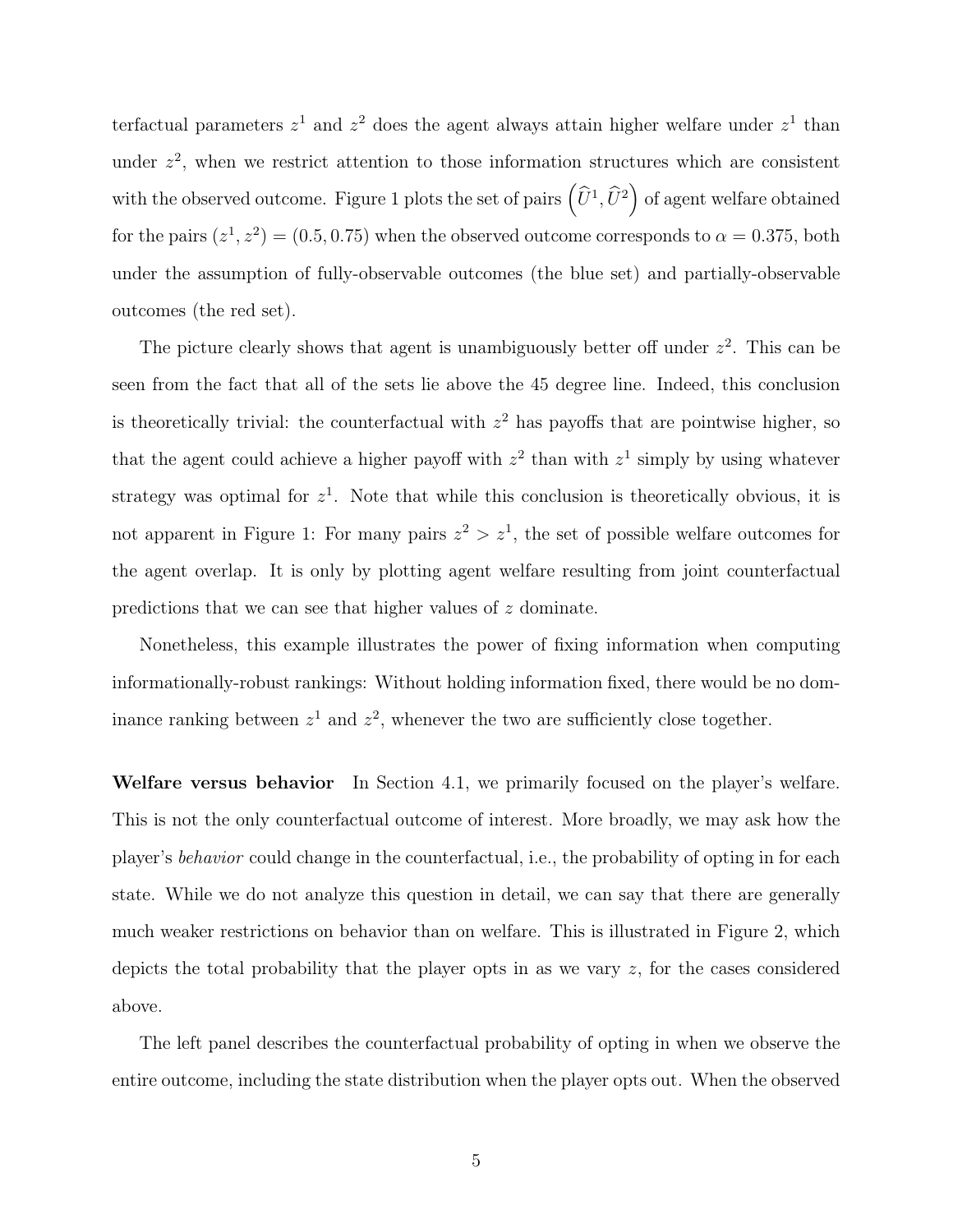

Figure 1: Ranking counterfactuals in the Roy model.

outcome is consistent with either either no information (the green curve) or full information (the blue curve), there is generically a point prediction for counterfactual behavior. However, for no information and  $z = 0$ , there are counterfactual predictions consistent with any opt-in probability between zero and one. This is true even though there is a point prediction for counterfactual welfare, simply because when  $z = 0$ , the player is indifferent between actions. For the intermediate case of partial information, there is always a fat set of counterfactual opt-in probabilities. Again, this is true even when  $z = 0$ , when there is a point prediction for welfare.

The counterfactual prediction for behavior when we do not observe the state after opting out is depicted in the right panel of Figure 2. The prediction is even more permissive in this case: For every  $z > 0$ , any opt-in probability between  $1/2$  and 1 is consistent with all three cases considered. For, in each of these examples, the player must always opt in when the state is good, and there is a state distribution that rationalizes the player's observed decision to opt out when  $z = 0$  but such that they would strictly prefer to enter if  $z > 0$ .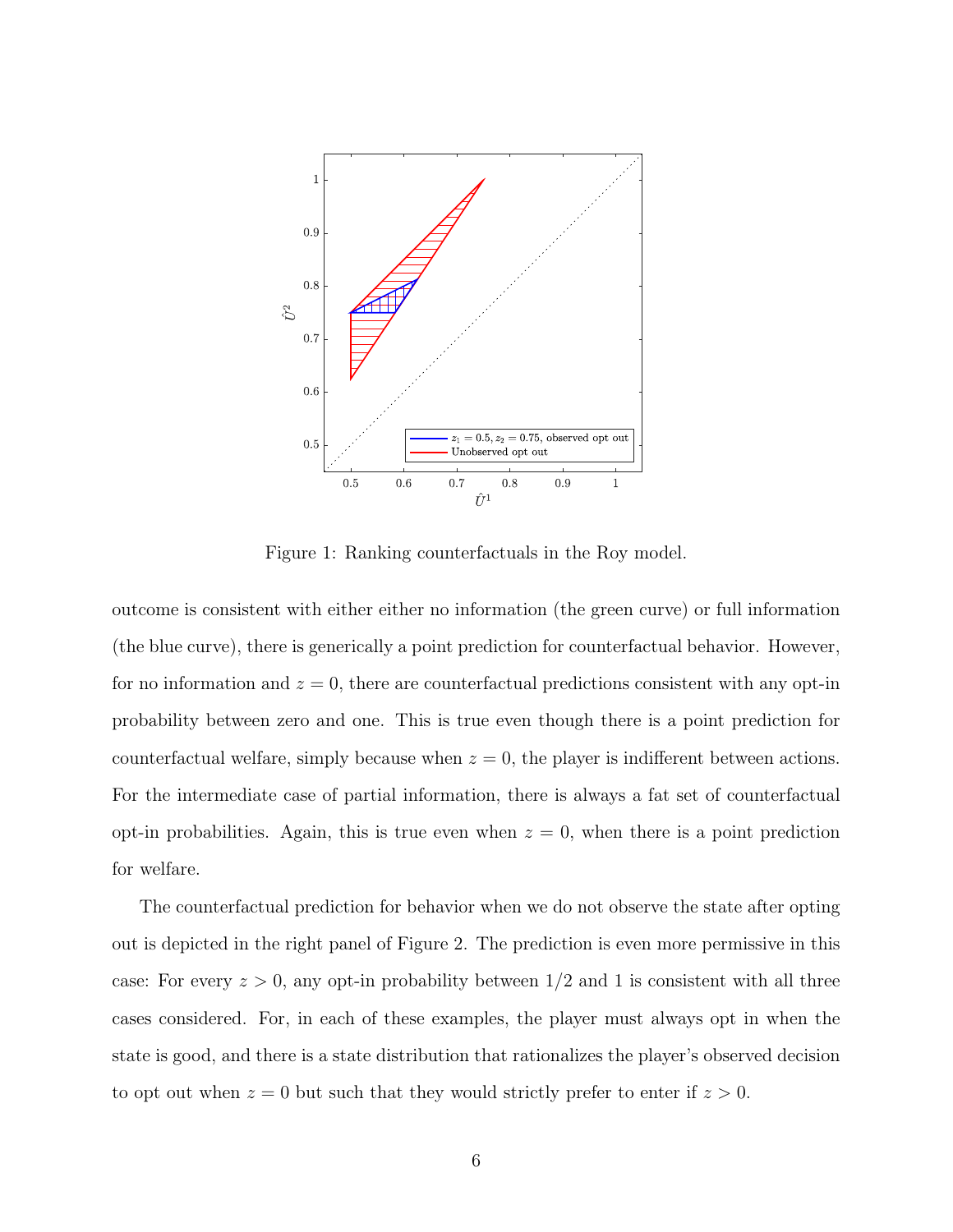

Figure 2: Counterfactual probability  $p$  of choosing the action  $a = 1$ .

# B Entry Game: Further Analysis

Linear program The linear program for maximum counterfactual producer surplus is

$$
\max_{\bar{\phi}\geq 0} \sum_{(a,\bar{a},c)} (\bar{\phi}(a,(E,N),c)(3-c_{1}) + \bar{\phi}(a,(N,E),c)(3-c_{2}) + \bar{\phi}(a,(E,E),c)(2-c_{1}-c_{2}))
$$
\n
$$
\text{s.t. } \sum_{\bar{a}} \bar{\phi}(a,\hat{a},c) = \begin{cases}\n\frac{1}{4} & \text{if } (a_{i},c_{i}) \in \{(E,0),(N,2)\} \ \forall i; \\
0 & \text{otherwise};\n\end{cases}
$$
\n
$$
\sum_{(\bar{a}_{2},c_{2})} [\bar{\phi}(N,E,\hat{a}_{1},\hat{a}_{2},c_{1},c_{2})(3-c_{1}) + \bar{\phi}(N,N,\hat{a}_{1},\hat{a}_{2},c_{1},c_{2})(1-c_{1})] \leq 0 \ \forall (\hat{a}_{1},c_{1});
$$
\n
$$
\sum_{(\bar{a}_{2},c_{2})} [\bar{\phi}(E,E,\hat{a}_{1},\hat{a}_{2},c_{1},c_{2})(3-c_{1}) + \bar{\phi}(E,N,\hat{a}_{1},\hat{a}_{2},c_{1},c_{2})(1-c_{1})] \geq 0 \ \forall (\hat{a}_{1},c_{1});
$$
\n
$$
\sum_{(\bar{a}_{1},c_{1})} [\bar{\phi}(E,N,\hat{a}_{1},\hat{a}_{2},c_{1},c_{2})(3-c_{2}) + \bar{\phi}(N,N,\hat{a}_{1},\hat{a}_{2},c_{1},c_{2})(1-c_{2})] \leq 0 \ \forall (\hat{a}_{2},c_{2});
$$
\n
$$
\sum_{(\bar{a}_{1},c_{1})} [\bar{\phi}(E,E,\hat{a}_{1},\hat{a}_{2},c_{1},c_{2})(3-c_{2}) + \bar{\phi}(N,E,\hat{a}_{1},\hat{a}_{2},c_{1},c_{2})(1-c_{2})] \geq 0 \ \forall (\hat{a}_{2},c_{2});
$$
\n
$$
\sum_{(\bar{a}_{2},c_{2})} [\bar{\phi}(a_{1},a_{2},N,E,c_{1},c_{2})(3+z-c_{1}) + \bar{\phi}(a_{1},a_{2},N,N,c_{1},c_{2})(1+z-c_{1})] \leq 0 \ \forall (a_{1},c_{1});
$$
\n
$$
\sum_{(\bar{a}_{2},c_{2})}
$$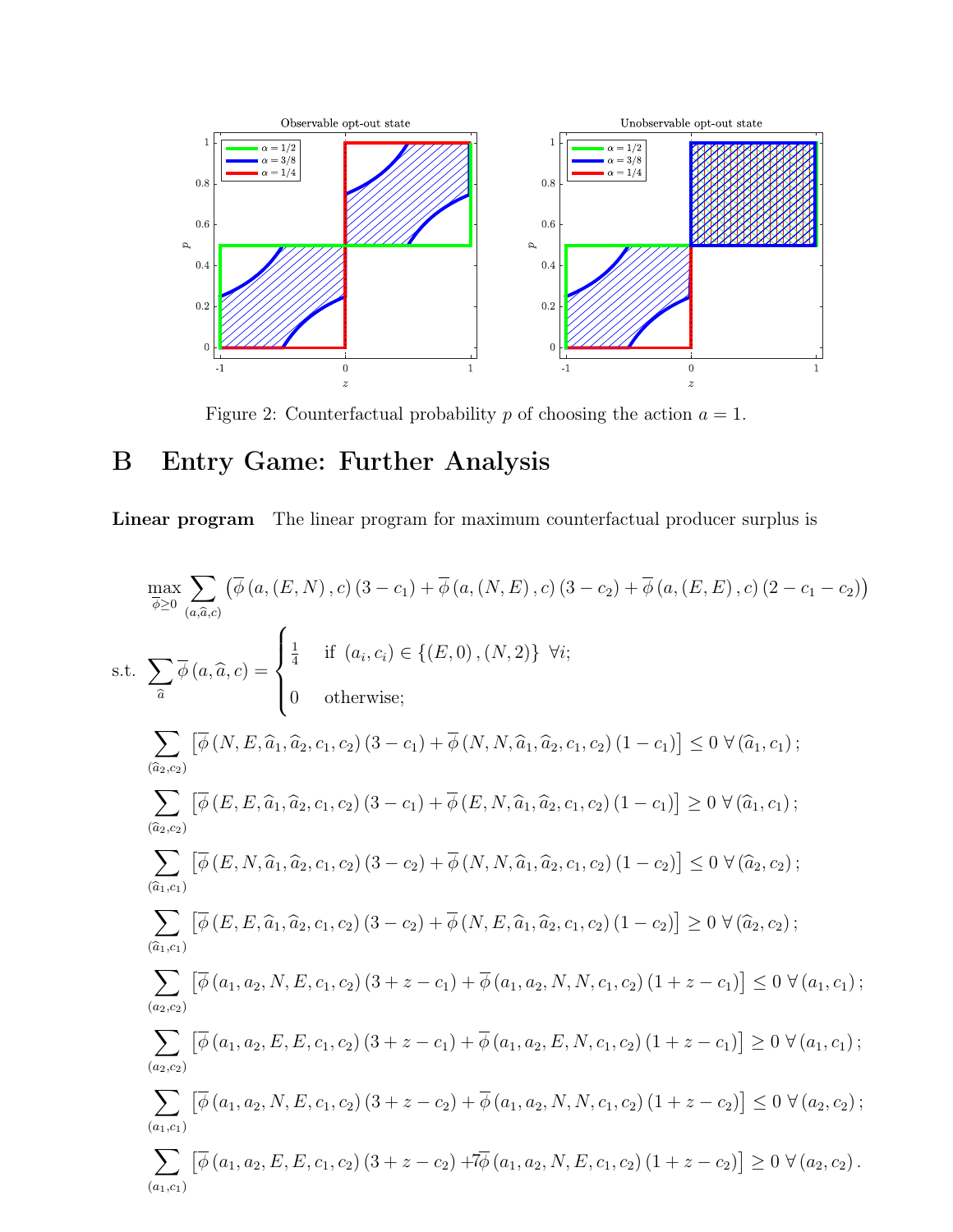The program for minimizing counterfactual producer surplus is the same, except that we change the maximization to minimization.

Detailed calculations for entry counterfactuals We analytically construct the equilibria that attain the boundaries of the numerically computed counterfactual prediction in Figure 2. We do not give a proof that these bounds are optimal.

Both firms always entering is an equilibrium if  $z \geq 1$ , and the resulting payoff is  $2(1+z)$ −  $2 = 2(3 + z) - 6$ . This is the unique counterfactual prediction when  $z > 1$ , when entering becomes strictly dominant.

When  $z < 1$ , always entering is not an equilibrium. As long as  $z \ge 0$ , there is a mixed strategy equilibrium in which low-cost firms always enter and a firm with high cost enters with probability  $\alpha$ , to make the other firm indifferent between entering and not entering:

$$
3 + z - (1 + \alpha)/2 - 2 = 0 \iff \alpha = z.
$$

Thus, these strategies are an equilibrium for  $z \in [0,1]$ . Since this equilibrium makes highcost firms indifferent between entering and not entering, the payoff of the high-cost firm is zero, and the payoff when the cost is low is just the high cost, which is 2, so that the overall payoff in this equilibrium is 2.

We now construct equilibria for  $z \in [0,1]$  that attain the upper and lower bounds of the counterfactual welfare. Firms observe the outcome of a correlation device that produces signals  $(s_1, s_2)$  that are independent of the firms' costs and has the following probabilities:

$$
s_1/s_2 \qquad 0 \qquad 1
$$

$$
0 \qquad 1 - \beta - 2\gamma \quad \gamma
$$

$$
1 \qquad \gamma \qquad \beta
$$

where  $\gamma \in [0, 1/2]$  and  $\beta \in [0, (1 - \gamma)/2]$ . In the equilibria we now construct, low-cost firms ignore this signal and always enter, but a high-cost firm i enters if and only if  $s_i = 1$ .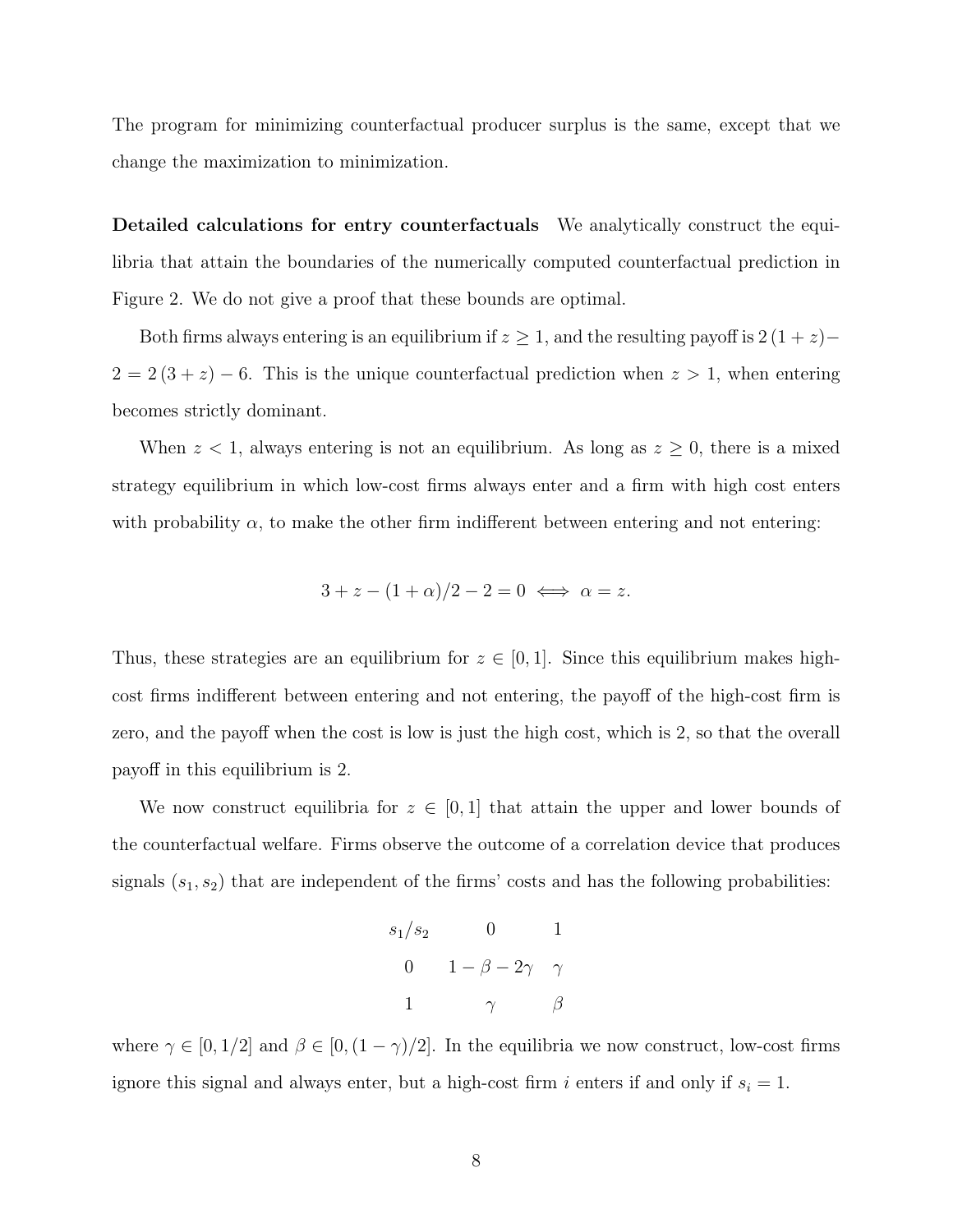The obedience constraints are as follows: Conditional on  $s_i = 1$ , the likelihood of the other firm entering is  $(\gamma + 2\beta)/(2\gamma + 2\beta)$ . The reason is that the other firm will enter regardless of their signal if their cost is low, but will only enter if they get the high signal when their cost is high. Conditional on this signal, the payoff from entering must be non-negative:

$$
1 + z - 2\frac{\gamma + 2\beta}{2(\gamma + \beta)} \ge 0.
$$

Similarly, conditional on being told to not enter and having a high cost, the payoff from entering must be non-positive:

$$
1 + z - 2\frac{1 - \beta - 2\gamma + 2\gamma}{2(1 - \beta - \gamma)} \le 0.
$$

The equilibrium payoffs are

$$
\frac{1}{2}\left(3+z-2\frac{1+\gamma+\beta}{2}\right)+\frac{1}{2}\left[\left(\gamma+\beta\right)\left(1+z\right)-2\frac{\gamma+2\beta}{2}\right].
$$

To obtain minimum counterfactual welfare, we set  $\beta = 1 - 2\gamma$  and make the obedience constraint for entering hold as an equality. Intuitively, we are pushing down welfare by having firms enter with high probability. Solving for  $\beta$ , we obtain

$$
\beta = 1 - 2\gamma = \frac{z}{2 - z}.
$$

It is straightforward to verify that the obedience constraint for entering is always satisfied with these values for  $\beta$  and  $\gamma$  and  $z \in [0, 1]$ . The resulting aggregate payoff is

$$
2 + z - \frac{1}{2 - z}.
$$

which coincides with the simulated minimum counterfactual welfare.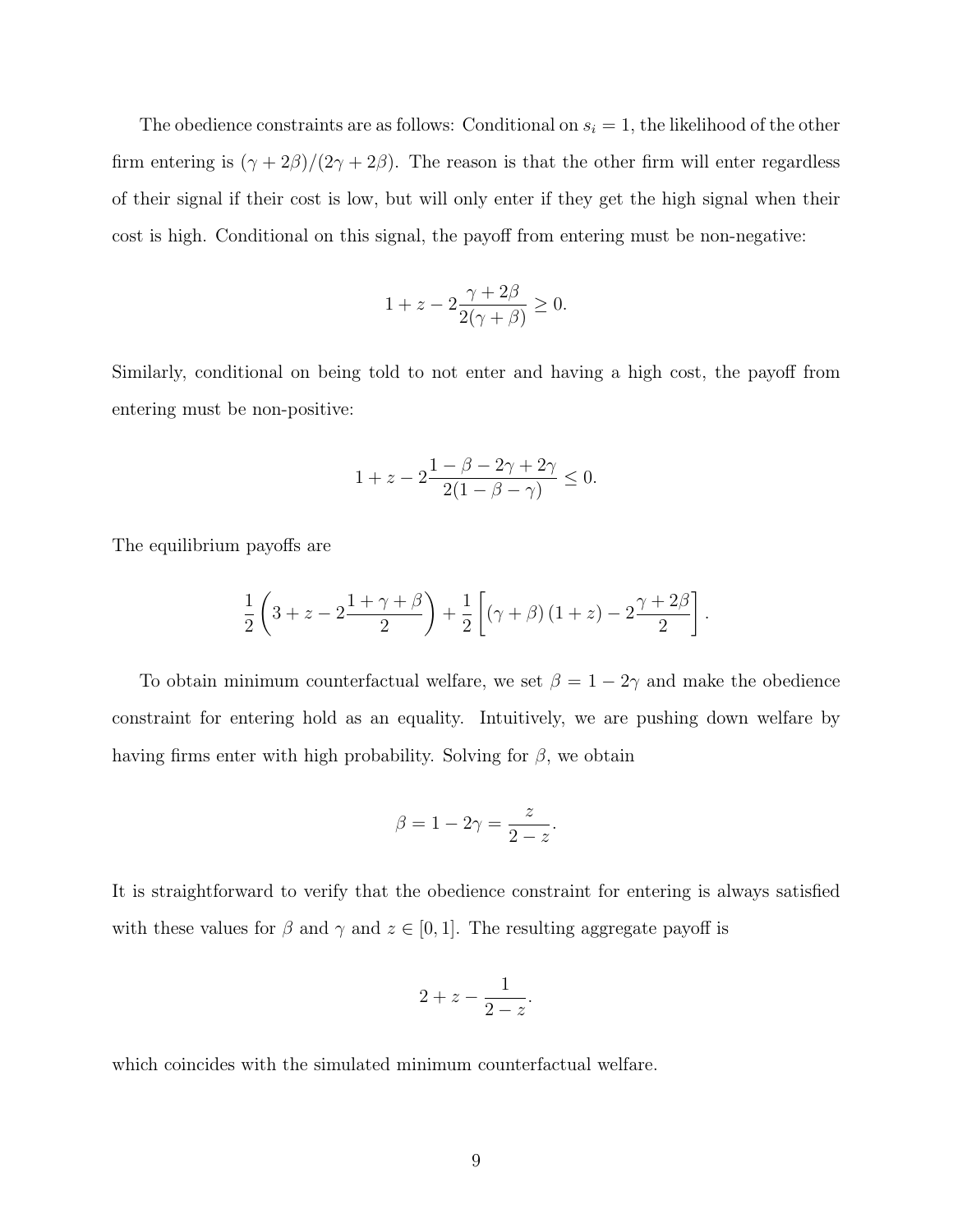For maximum counterfactual welfare, we set  $\beta = 0$  and make the obedience constraint for not entering hold as an equality. Intuitively, we increase welfare by having firms enter less often, so as to avoid the low-payoff from duopoly. Solving for  $\gamma$ , we obtain

$$
\gamma = 1 - \frac{1}{1+z} = \frac{z}{1+z}.
$$

So  $\gamma$  goes from 0 to 1/2 as z goes from 0 to 1. Note that when  $\beta = 0$ , the obedience constraint for entering is unambiguously satisfied, since the left-hand side reduces to 1/2, and the right hand side is always at least  $1/2$ . The resulting payoff is

$$
2(3 + z) - 4 - 2\frac{z}{1 - z},
$$

which coincides with the simulation.

We next consider the equilibrium to enter if and only if  $c_i = 0$ . The payoff from entering with a low cost is clearly positive. The payoff from entering with the high cost is just  $z$ , and the payoff from entering with a low cost is  $2 + z$ , so this is an equilibrium if  $z \in [-2, 0]$ . The resulting ex ante sum of payoffs is

$$
\frac{3+z}{2} + \frac{1+z}{2} = 1 + z.
$$

This is the unique counterfactual prediction when  $z \in (-1,0)$ , and it is the lower boundary of the counterfactual prediction when  $z \in [-2, -1)$ .

If  $z \in [-3, -2]$ , there is an equilibrium in which low-cost firms mix over whether they enter, which results in a payoff of zero. This attains the lower boundary of the counterfactual prediction for  $z \in [-3, -2]$ .

Next we construct the producer surplus maximizing BCE when  $z \in [-3, -1]$ . Using a correlation device as we did above for  $z \in [0,1]$ , we can coordinate the low firms' behavior so that firms enter only if they have low cost, a firm enters with probability one if they are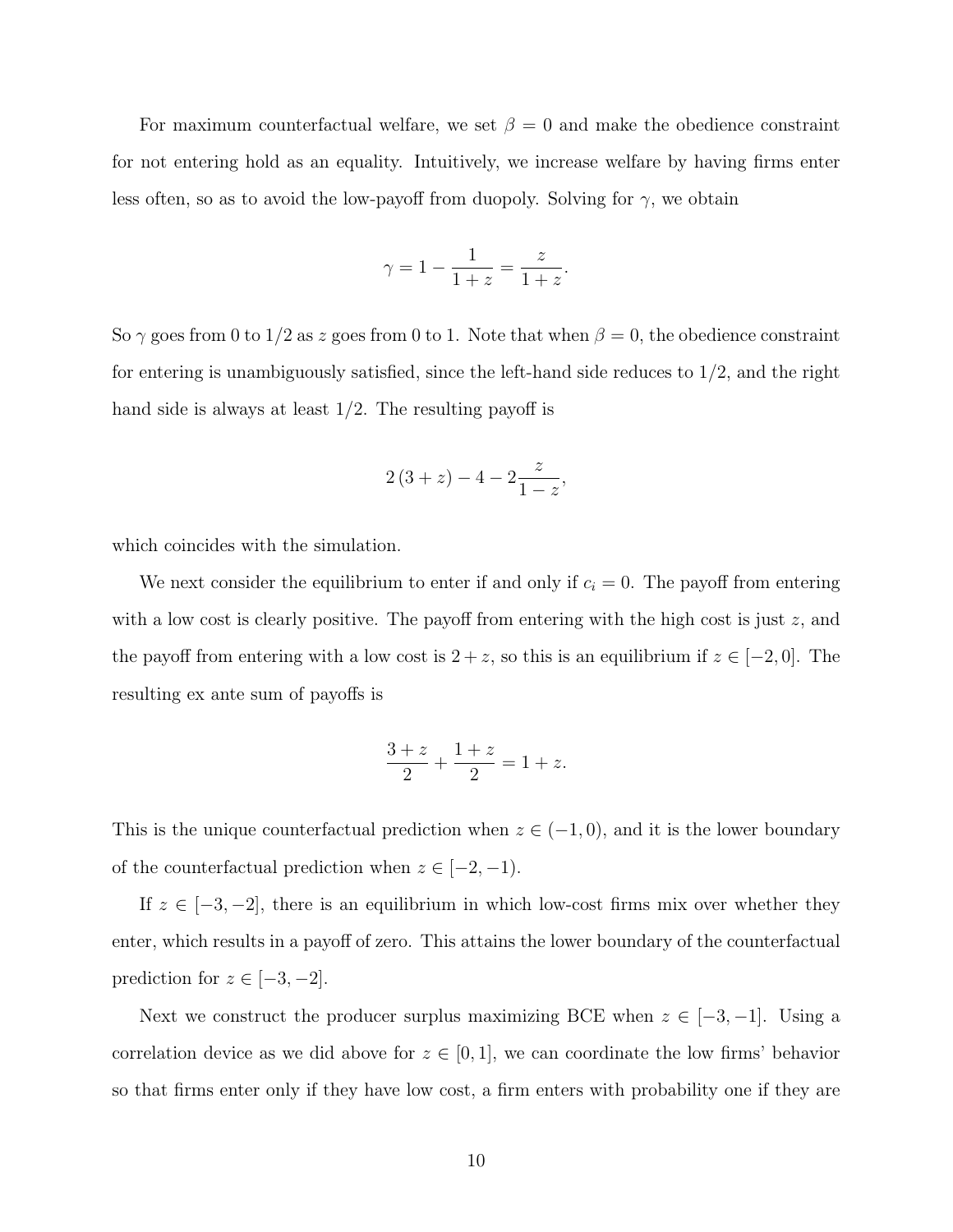the only low-cost firm, and when both firms have low-cost, and exactly one firm enters when both firms have low cost. This is obviously an equilibrium: Entering is strictly dominated for high signals, and if a firm with low cost does not enter in equilibrium, then the other lowcost firm must be entering, so the payoff from deviating would be  $1 + z \leq 0$ . The resulting aggregate payoff would be  $3(3 + z)/4$  (that is,  $3/4$  of the time exactly one firm enters, and it is a firm with low cost). This coincides with the upper boundary of the simulation.

Finally, we construct an equilibrium that attains the low payoff at  $z = -1$ . First, there is a correlation device as above when  $\gamma = 1/2$ . In addition, we assume that low-cost firms can observe the cost of the other firm. Consider the following strategies: A high-cost firm enters if and only if  $s_i = 1$ . A low cost firm enters with probability 1 if the other firm's cost is low or if the other firm's cost is high and  $s_i = 1$ . Otherwise, when the other firm's cost is high and  $s_i = 0$ , the low-cost firm does not enter. The high-cost firm gets zero surplus from entering. Relative to the equilibrium where firms enter if and only if the cost is low, producer surplus has dropped by  $1/2$ , since  $1/4$  of the time it is a high cost firm entering as a monopolist rather than a low-cost firm. This equilibrium is knife edge: First, it depends on the fact that the loss from duopoly is the same as the high entry cost, so that the low-cost firm is indifferent to entering as a duopolist, and the high-cost firm is indifferent to entering as a monopolist. Second, if z is a little bigger than 1, low-cost firms would strictly prefer to enter when the high-cost firm enters, and if  $z$  is a little smaller than 1, the high-cost firm would be unwilling to enter.

Informationally-Robust Rankings in the Entry Game In this appendix, we conduct version of the joint counterfactual prediction analysis described in Section 7. In this case, we ask whether higher  $z$  are necessarily associated with higher payoffs for the firms. We conducted six versions of this counterfactual, which are depicted in Figure 3.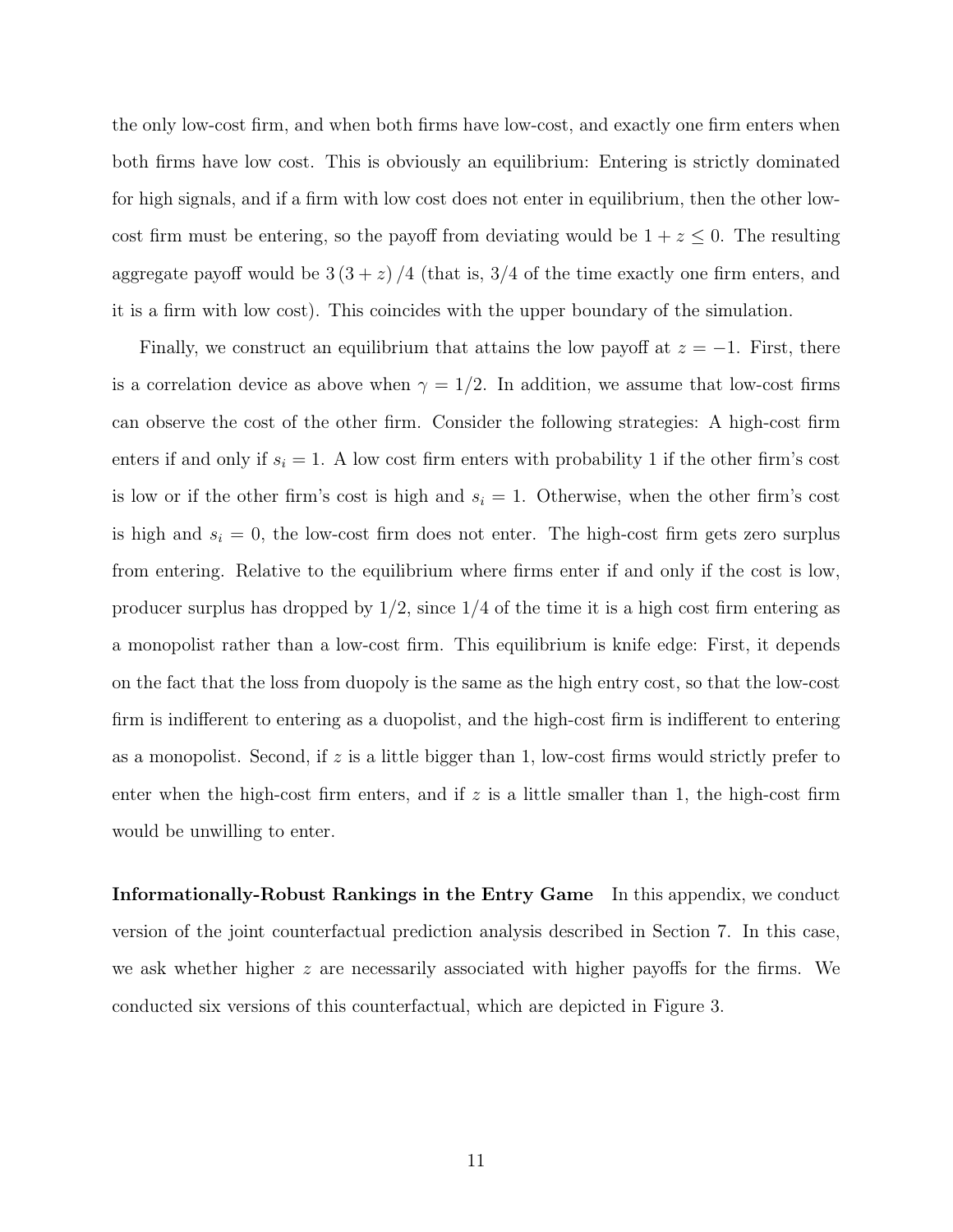We computed joint predictions for counterfactual producer surplus for two different counterfactual games:  $z = -0.6$  and  $z = -0.4$ . Three versions of this computation under different informational assumptions are depicted in Figure 3.

First, we computed a counterfactual prediction when we restrict attention to information structures that can rationalize the data used in Section 4.2, namely that when  $z = 0$ , firms enter if and only if their cost is low. Thus, in this example, we are actually computing joint predictions for three games, where  $z \in \{-0.6, -0.4, 0\}$ , and we impose a data restriction on the  $z = 0$  game and plot the set of pairs of counterfactual producer surplus for the games with  $z = -0.6$  and  $z = -0.4$ . In fact, for this case, the set of joint counterfactual predictions can immediately be read from Figure 2: For  $z \in (-1,0)$ , there is a unique counterfactual prediction for aggregate payoffs under fixed information, and this prediction is increasing in z. Indeed, we see in Figure 3 that the joint counterfactual prediction when we have the data restriction is the single blue point. This point is above the 45 degree, meaning that the firms are unambiguously better off in the aggregate when  $z = -0.4$  than they are when  $z = -0.6$ .

Second, for these same parameters, we computed a joint prediction when we impose that the same information structure is used for both values of  $z$ , but we allow all private-cost information structures (depicted in red). In this case, the joint prediction spans both sides of the 45 degree line, so that  $z = -0.4$  does not dominate  $z = -0.6$  with fixed information, when we do not have a restriction from the data. A fortiori,  $z = -0.4$  does not dominate  $z = -0.6$  under unrestricted information, even when we restrict to private-cost information structures.

Third, we computed the joint prediction when we allow all information structures. This most permissive joint prediction for producer surplus is in green. Again, it is clear that neither game dominates the other.

This example illustrates the potential benefit of combining methodologies: When we use only joint predictions for informationally-robust rankings, without a data-based restriction,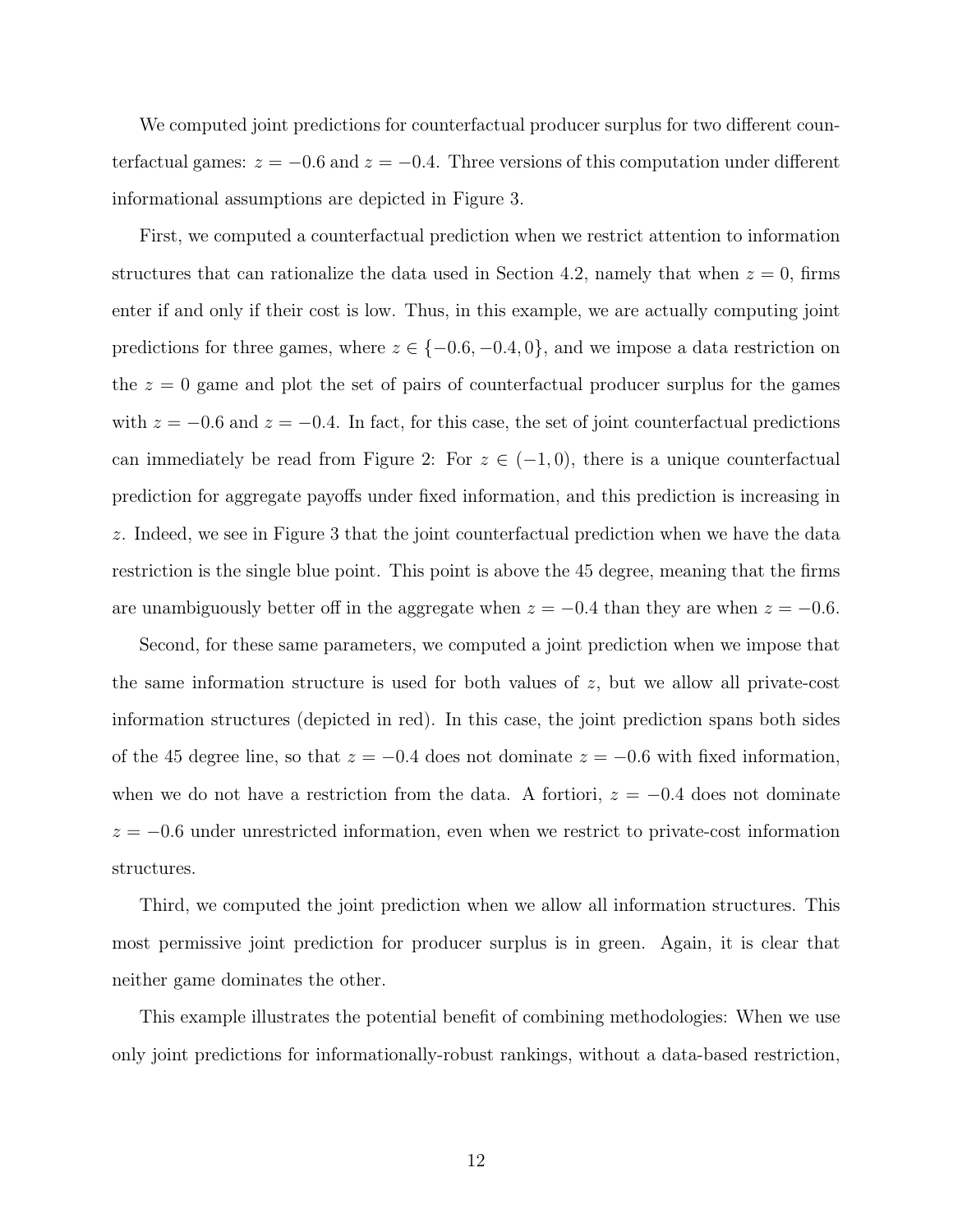

Figure 3: Joint counterfactuals in the entry game.

it is not possible to rank  $z = -0.6$  and  $z = -0.4$ . But when we use data to further refine the joint counterfactual prediction, we do obtain an unambiguous ranking.

# C Two-Player Zero-Sum Game

We now consider a setting with two players, binary actions, and binary states. The observed game is the following:

| $\theta = 0$ |                            |  | $\theta=1$ |  |                     |  |
|--------------|----------------------------|--|------------|--|---------------------|--|
|              | $a_1/a_2$ 0 1              |  |            |  | $a_1/a_2$ 0 1       |  |
|              | 0 $(2,-2)$ $(-1,1)$        |  |            |  | 0 $(0,0)$ $(-1,1)$  |  |
|              | $1\quad (-1,1)\quad (0,0)$ |  |            |  | 1 $(-1,1)$ $(2,-2)$ |  |

In each state, the game has the form of an asymmetric matching pennies. Both states are equally likely, so that in expectation the game is symmetric. Thus, if the players have no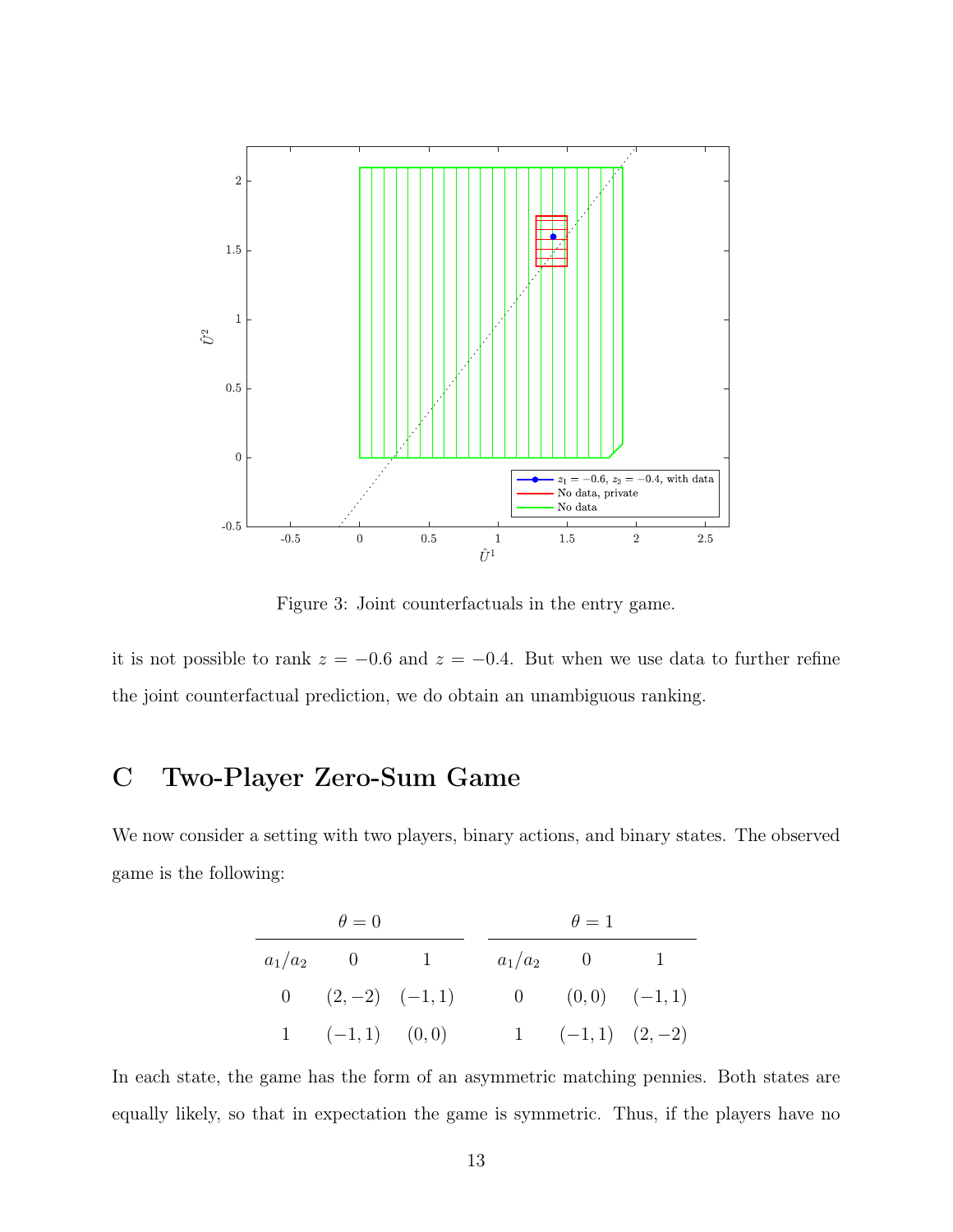information about the state, there is a unique equilibrium in which they both randomize with equal probabilities, and both players' payoffs are zero. If they have full information about the state, then there is again a unique (and symmetric) equilibrium in which they play  $a = 0$  with probability 1/4 in state  $\theta = 0$ , and they play  $a = 0$  with probability 3/4 in state  $\theta = 1$ . In both states, player 1's payoff is  $-1/4$ .

We assume that we have observed  $\phi$  exactly, and  $\phi(a, \theta) = 1/8$  for all  $(a, \theta)$ . This is the joint distribution of states and actions that arises under no information. In the counterfactual, we multiply all of the payoffs by a factor  $2 - z$  in state 0 and by z in state 1, for some  $z \in [0,2]$ . This is equivalent to varying the relative likelihoods of the two states. The observed game corresponds to  $z = 1$ . The counterfactual outcome of interest is player 1's payoff.

We numerically computed maximum and minimum payoffs for player 1 for a fine grid of z values. The range of counterfactual outcomes under variable and fixed information are depicted in Figure 4 as a function of z. When information is variable, then again, the only thing we learn from the data is that both states are equally likely. The gray lines represent upper and lower bounds on welfare. The range of possible outcomes is largest at  $z = 1$ , when the counterfactual game is a copy of the observed game. In this case, any payoff in  $[-1/2, 1/2]$  can be attained with some information structure. The highest payoff of  $1/2$ can be achieved by letting player 1 observe the state and player 2 receiving no information. Under that information, there is an equilibrium where  $\hat{a}_1 = \theta$  and player 2 mixes with equal probabilities. Similarly, the payoff of  $-1/2$  can be achieved by giving no information to player 1 and full information to player 2. In fact, it is a result of Peski (2008) that these are the information structures that achieve extreme welfare outcomes in any two-player zero-sum game, and it is not particular to our example.<sup>1</sup>

<sup>&</sup>lt;sup>1</sup>Here is a sketch of the proof. Player 1's payoff in  $(\mathcal{G}, \mathcal{I})$  is at least their maxmin payoff, where the max and min are taken over player 1 and player 2's strategies, respectively. Player 2 has the option to use a strategy that does not depend on their private information  $t_2$ , so player 1's maxmin payoff would increase if we restricted player 2 to use only those constant strategies. This is what happens if player 2 has no information. Next, if we look at information structures where only player 1 gets information, then it must be that player 1's payoff is maximized by having as much information is possible. For, any strategy under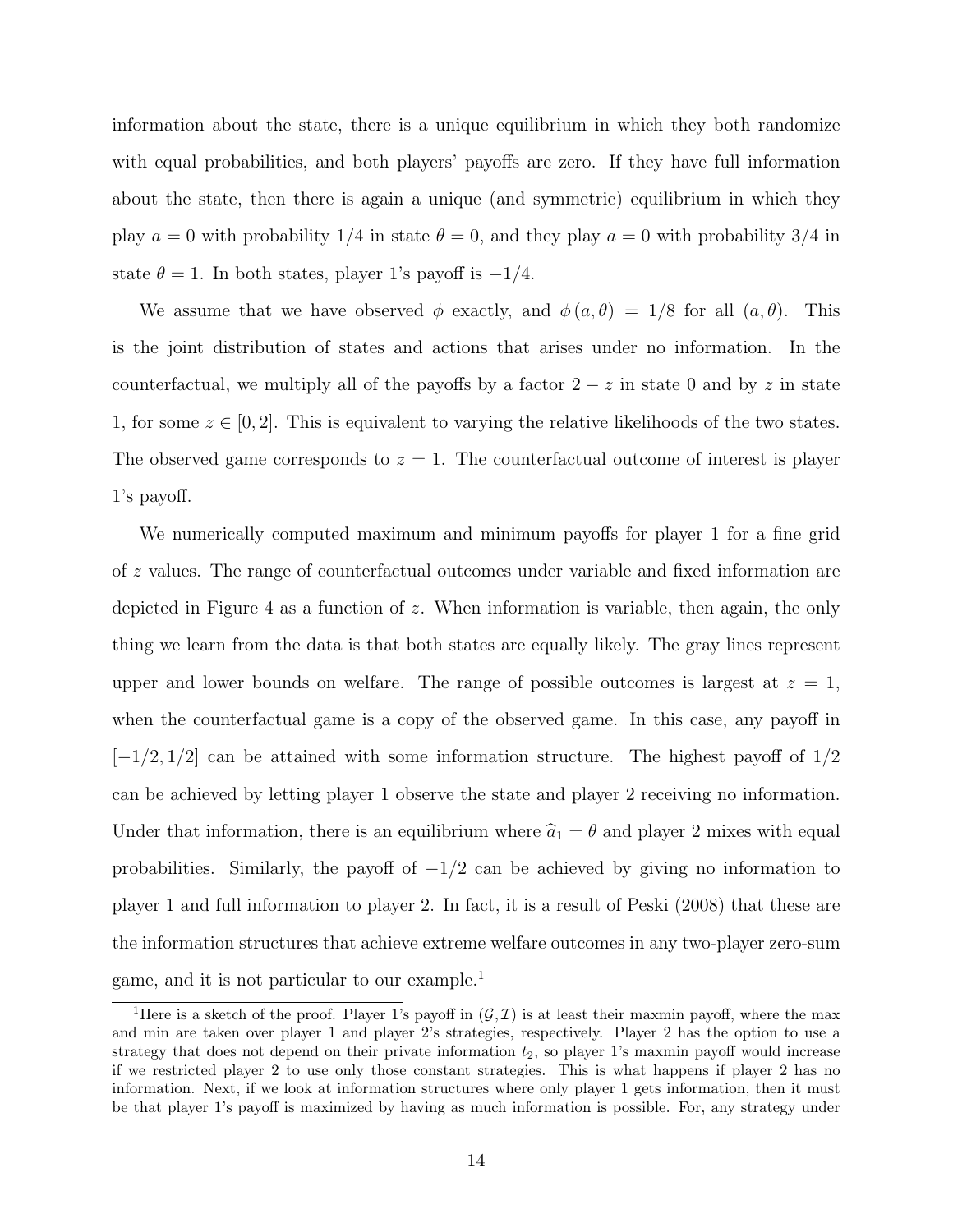

Figure 4: Counterfactual payoffs for player 1 in the zero-sum game.

Note that when  $z = 0$  or  $z = 1$ , then payoffs are zero in one state, so that it is effectively a game with a single state, and thus the value of the game is uniquely pinned down independent of the information.

When we fix information, the range of counterfactual outcomes is tighter. Indeed, when  $z = 1$ , there is a unique counterfactual prediction when the counterfactual game coincides with the observed game. Once again, this is a general insight that is not particular to our example. In any two-player zero-sum game, if there is an information structure  $\mathcal I$  and equilibrium  $\sigma$  that rationalizes the observed actions and in which player 1's payoff is  $u_1$ , then it must be that the zero-sum game  $(G, \mathcal{I})$  has a value which is  $u_1$ , and hence all equilibria have the same payoffs. This observation completes an analogue of Proposition 3 for zero-sum games:

### Proposition 4 (Two-Player Zero-Sum Counterfactuals).

Consider a two-player zero-sum game in which players' observed payoffs are  $(u_1, -u_1)$ . If the counterfactual and observed games are the same, then under fixed information, there is point identification of the players counterfactual payoffs, which must be  $(u_1, -u_1)$ . Under

partial information can be replicated under full information simply by "simulating" the noisy signal, so the effective strategy space is largest under full information. Finally, in the extreme case of full information/no information, the game is finite so the minimax theorem holds, and the maxmin payoff is player 1's equilibrium payoff.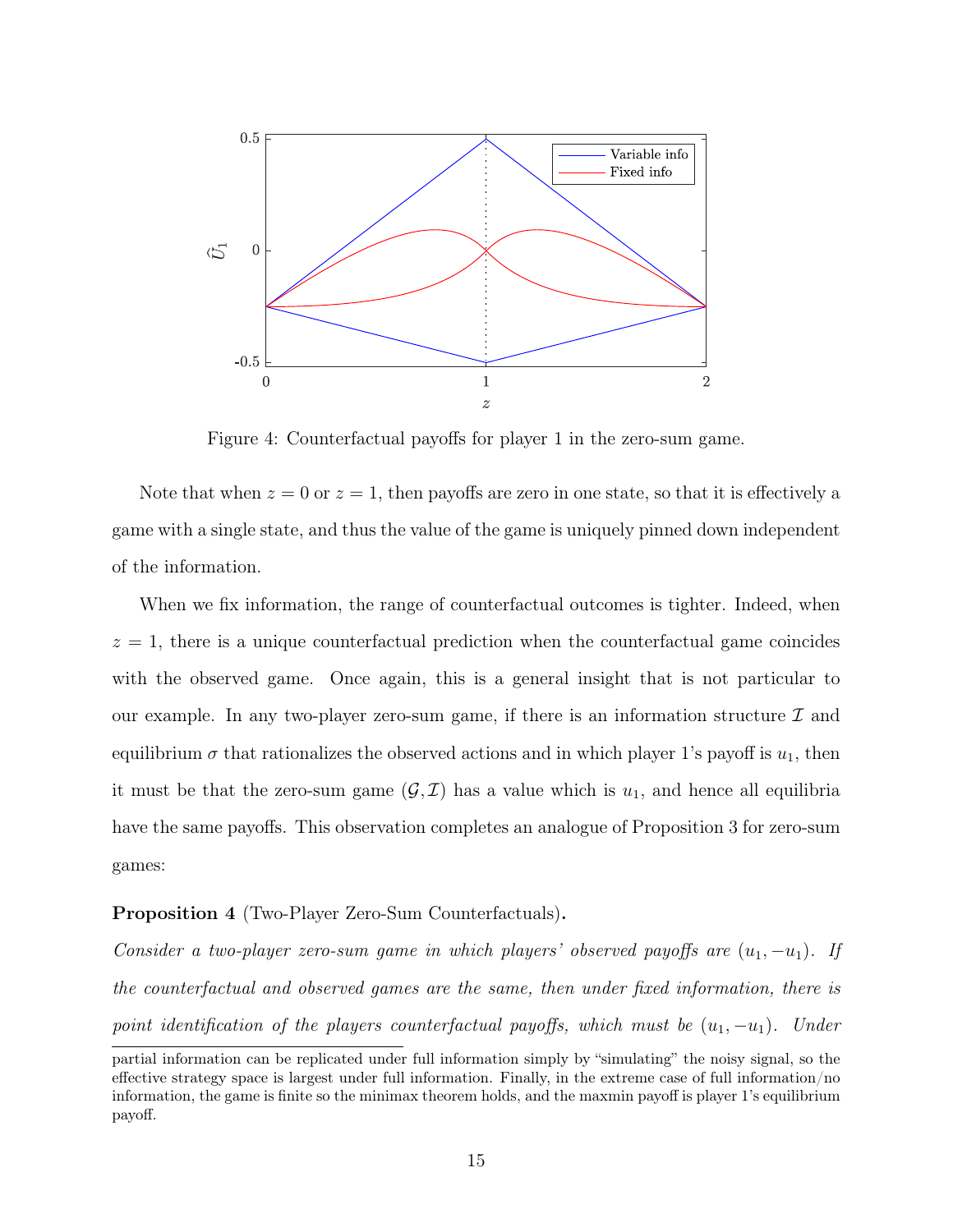unrestricted information, then a tight upper bound on player 1's payoff is given by what is attained when player 1 has full information and player 2 has no information, and a tight lower bound is what is attained when player 1 has no information and player 2 has full information.

Thus, it is a general phenomenon that there are point predictions for local counterfactuals in two-player zero-sum games under fixed information, although there is generally a fat set of counterfactual predictions under unrestricted information.

Returning now to the particular example, as z moves away from 1, the range of counterfactual payoffs expands, before contracting again as we approach the complete information extremes. Thus, the predictive power of fixed information is large when the counterfactual is close to the observed game, and it degrades as the counterfactual environment diverges from that which generated the data.

The broad economic conclusion is that player 1 prefers moderate z, while player 2 prefers extreme values. Specifically, when information is fixed and  $|z - 1| > 0.58$ , then we can unambiguously say that player 1 is worse off and player 2 is better off in the counterfactual than in the observed game. When  $|z - 1| \leq 0.58$ , then the change in welfare is ambiguous: player 1 may be better off or worse off, depending on the true information structure. A similar statement applies when information is variable, but the conditions for player 1 to be better off are more stringent, and we can unambiguously sign the change in welfare only when  $|z - 1| > 2/3$ .

## D First-Price Auction

Our final example is a private-values first-price auction (cf. Section 5). This setting is similar to the one initially studied by Syrgkanis et al. (2021), except that we consider counterfactuals with fixed information, whereas they allow unrestricted information that there are two bidders with values in  $V = \{0, 1/9, \ldots, 8/9, 1\}$ . We also restrict bids to be in the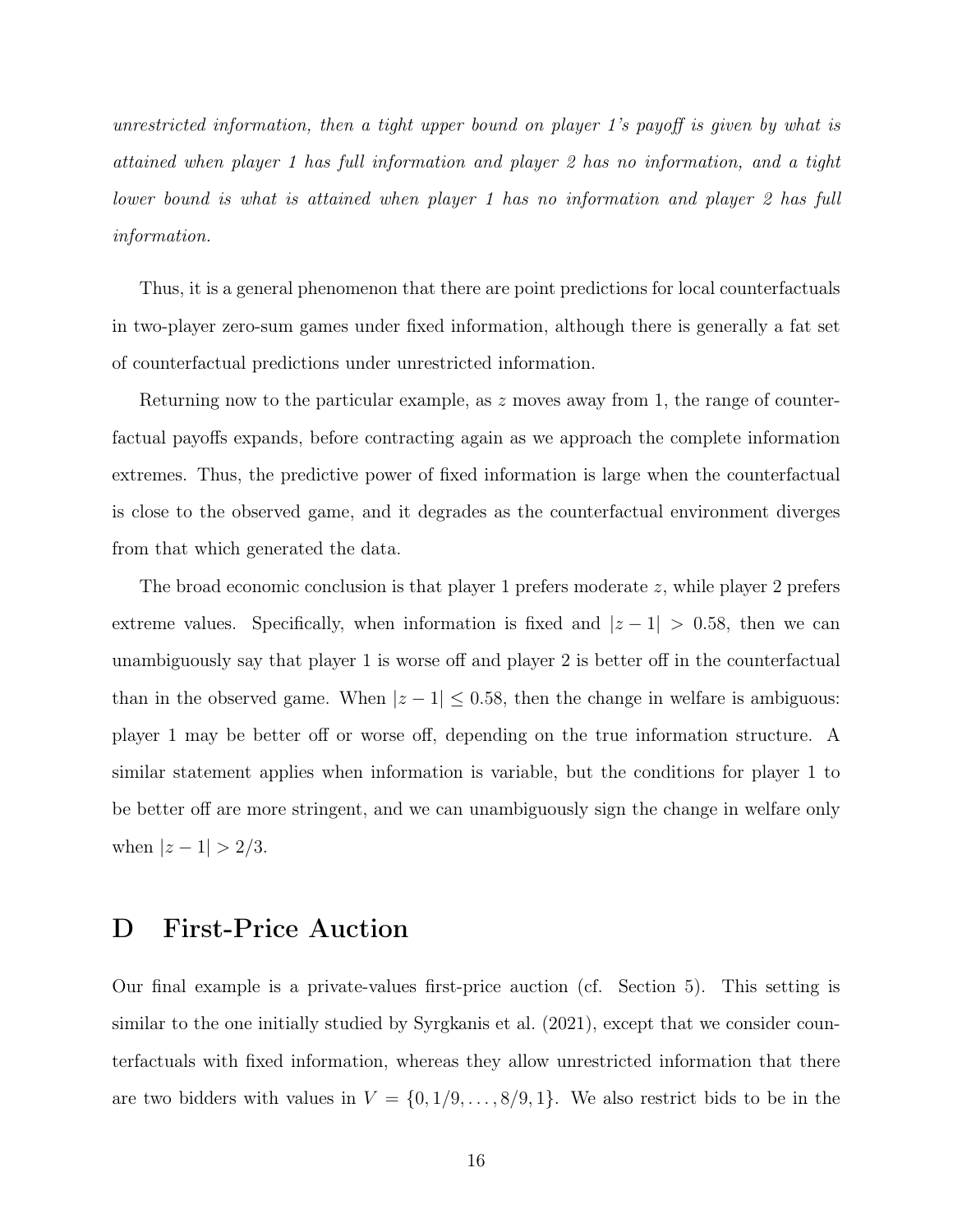value grid, and we also assume that bidders do not bid more than their values. There is no reserve price in the auction. Bidders learn at least their own value, but may learn more. We assume that the values are iid uniform, and the econometrician observes either the BCE that minimizes the auction's revenue or the BCE that maximizes revenue (both of which are computed numerically). The counterfactual of interest is revenue as we vary the reserve price. In particular, does there exist a reserve price under which revenue unambiguously increases, relative to the observed game without a reserve price?

Let us first consider the case where the observed outcome was the revenue minimizing BCE. Figure 5 shows how the counterfactual prediction for revenue varies with the reserve price. In particular, the solid red curves represent maximum and minimum counterfactual revenue. There are two features to notice: First, even if the reserve price stays at zero, there is a fat set of counterfactual revenue levels. This indicates that there exist information structures that could induce the revenue minimizing BCE for which there are multiple equilibria, and that revenue varies across these equilibria. So, even if the reserve price does not change, revenue could in principle increase if the bidders coordinated on a different equilibrium. This multiplicity persists at higher reserve prices. However, for moderate reserve prices, the lower bound on revenue increases above the observed level. This lower bound is maximized at 5/9. At this reserve price, we can unambiguously say that regardless of the information and equilibrium, revenue would necessarily be higher than in the observed outcome. Note that since the lowest value is zero, it is necessarily the case that minimum revenue increases when the reserve price changes from  $0$  to  $1/9$ , although it is not obvious that revenue should continue to increase in the reserve price beyond this point.

Figure 5 also shows how the counterfactual prediction if we allowed information vary, but held fixed the value distribution. For the lower bound, the predictions are not substantively different, although the upper bound on revenue is considerably more permissive. This is not surprising: The simulated data came from the revenue-minimizing information structure, so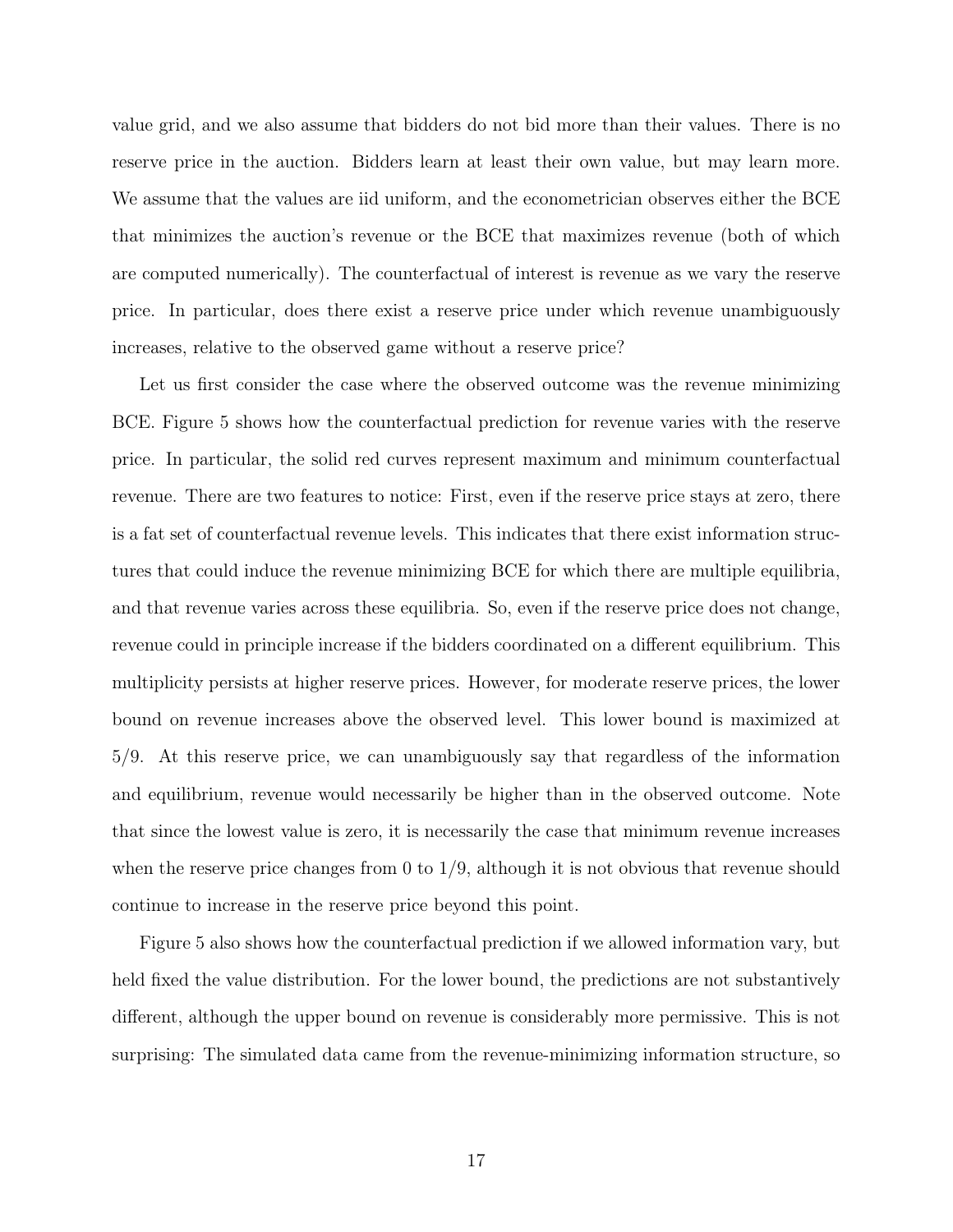

Figure 5: Counterfactual when observed outcome is the revenue minimizing BCE.

the fact that the lower red and blue curves nearly coincide is a reflection of the fact that the revenue-minimizing information does not vary significantly with the reserve price.

We next consider the case where the observed outcome is the revenue maximizing BCE. The corresponding counterfactual prediction is depicted in Figure 6. In this case, adding a reserve price cannot lead to a significant increase in revenue, and will necessarily cause revenue to decrease if it the reserve price is sufficiently high. Again, this prediction is substantively the same as what we would obtain with unrestricted information, although in this case it is the lower bound on revenue that is more permissive with unrestricted information. In fact, we can give an analytical justification for both the fact that maximum revenue is (nearly) decreasing in the reserve price, and also the fact that the fixed- and unrestricted-information bounds coincide. As discussed in Bergemann, Brooks, and Morris (2017, Section 5.4), under the hypothesis that bidders do not bid more than their values, there is an elementary lower bound on bidder surplus, which is the maximum payoff a bidder could obtain if others were bidding their values. With two bidders whose values are exactly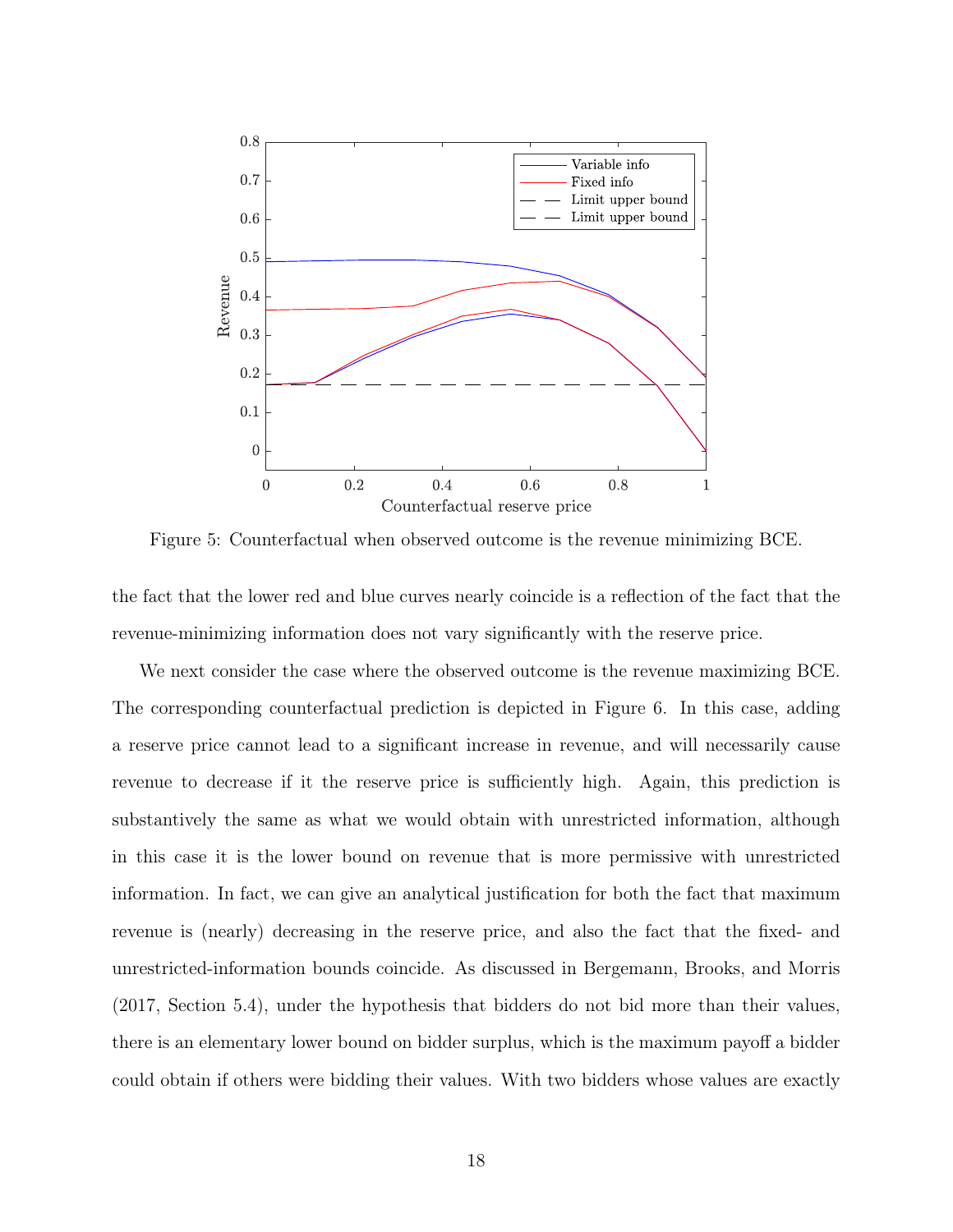uniformly distributed on  $[0, 1]$ , and when the reserve price is r, the lower bound for a bidder with value  $v\geq r$  is the maximum of

$$
\max_{b \in [r,v]} (v - b) b = \begin{cases} \frac{v^2}{4} & \text{if } v \ge 2r; \\ (v - r) r & \text{if } r \le v < 2r. \end{cases}
$$

(If  $v < r$ , the lower bound on bidder surplus is zero.) The lower bound on ex ante bidder surplus when  $r \leq 1/2$  is therefore

$$
2\left[\int_{v=r}^{2r} (v-r) \, r dv + \int_{v=2r}^{1} \frac{v^2}{4} dv\right] = \frac{1}{6} - \frac{r^3}{3},
$$

and when  $1/2 \le r \le 1$ , the lower bound is

$$
2\int_{v=r}^{1} (v-r) \, r dv = (v^2 - 2rv) \, r \Big|_{v=r}^{1} = r - 2r^2 + r^3.
$$

At the same time, total surplus when the reserve price is  $r$  is at most the expected highest value times an indicator for the highest value being above  $r$ , which is

$$
\int_{v=r}^{1} v d(v^{2}) = \frac{2}{3} (1 - r^{3}).
$$

Thus, an upper bound on revenue with a reserve price  $r$  is

$$
\overline{R}(r) = \frac{2}{3} \left( 1 - r^3 \right) + \begin{cases} \frac{r^3}{3} - \frac{1}{6} & \text{if } r < \frac{1}{2}; \\ 2r^2 - r - r^3 & \text{if } \frac{1}{2} \le r \le 1. \end{cases}
$$

We have plotted  $\overline{R}$  in green in Figure 6. It is straightforward to verify that this function is decreasing. Moreover, Bergemann, Brooks, and Morris (2017) show that the bound is tight when  $r = 0$ , meaning that there exists an information structure and equilibrium in which revenue is  $\overline{R}(0)$ , so that in the limit when the value and bid grids fill in all of [0, 1], maximum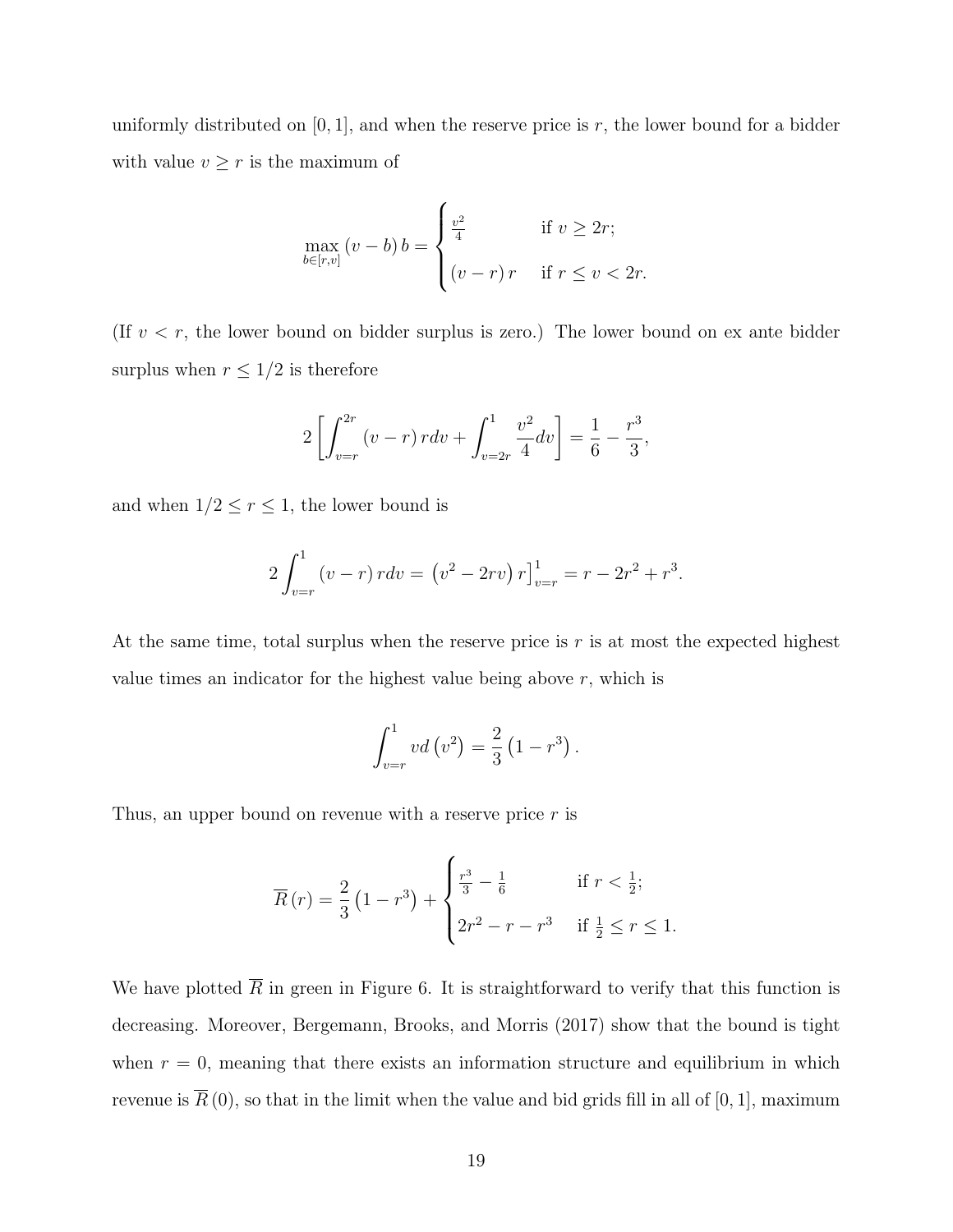

Figure 6: Counterfactual when observed outcome is the revenue-maximizing BCE.

revenue must be decreasing in the reserve price. We conjecture that this construction can be generalized to  $r > 0$ , so that in fact  $\overline{R}(r)$  is maximum revenue across all BCE.

As a final note, this counterfactual exercise extracts as much from the data as possible about players' information, as it pertains to this particular counterfactual prediction. We may contrast this approach with one suggested by us in our analysis of BCE of interdependent value first-price auctions (Bergemann, Brooks, and Morris, 2017). In that paper, we identified a tight lower bound on the winning bid distribution across all BCE consistent with a given ex post value distribution. We suggested using that bound to partially identify the value distributions that can rationalize observed winning bids. This partially identified set could then be used to generate counterfactual predictions. Such an exercise would allow information to vary between the observed and counterfactual auctions. In contrast, the methodology in the present paper holds information fixed between observation and counterfactual. Our focus is also less on the identification of values than on the identification of information, although we could have also treated the value distribution as a latent variable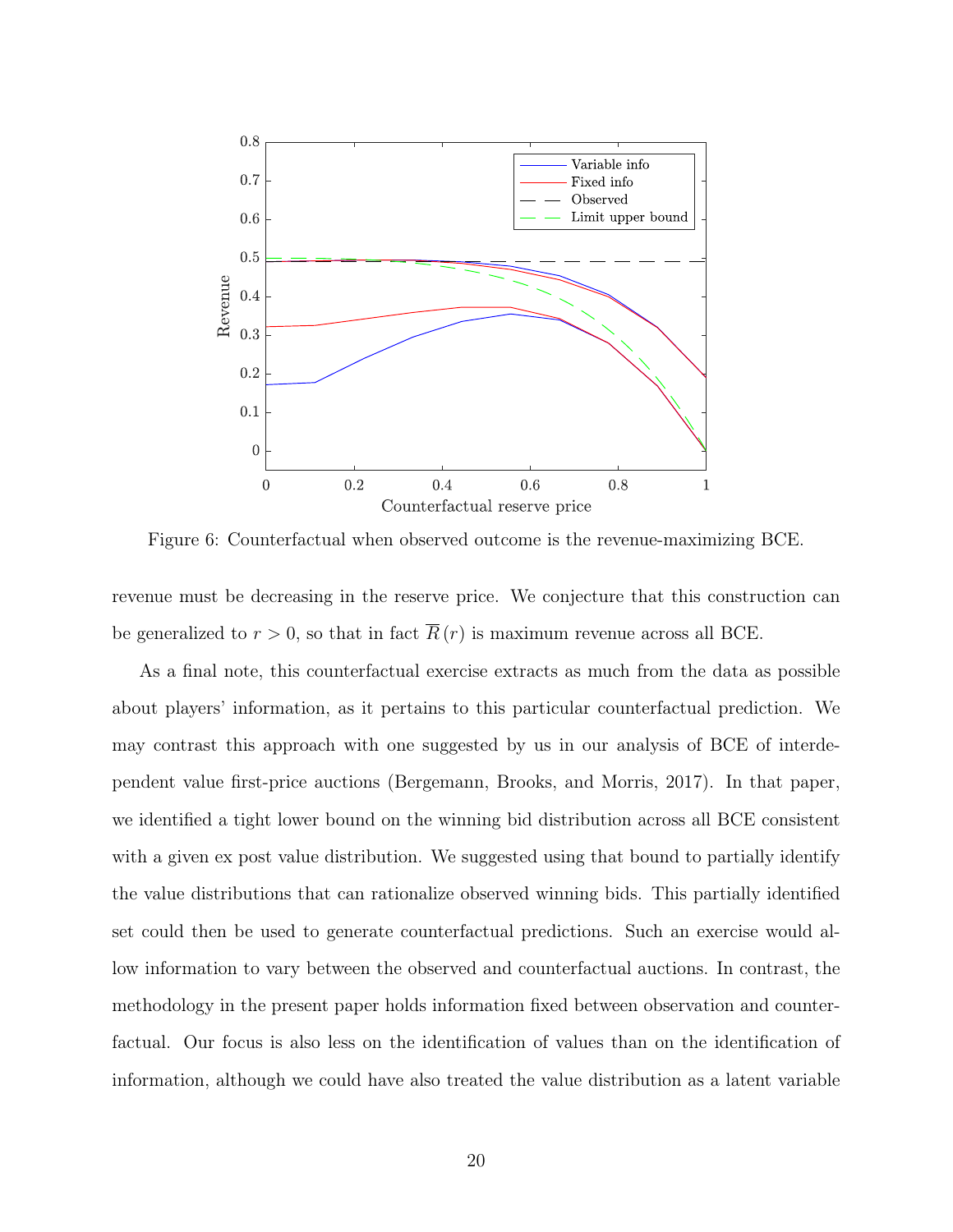to be identified from the BCE, in which case we would have been using the entire observed bid distribution to implicitly restrict the value distribution, rather than just the distribution of the winning bid.

### E Innocuous Assumptions

Our model imposes a great deal of structure on the environment. In particular, we have assumed that information is described by a single information structure, utilities are known, the prior over the state is held fixed, and there is a single equilibrium that is played in the observed game and a single equilibrium in the counterfactual. At first glance, this structure seems restrictive for empirical applications in which the data is generated by many different instances from the observed game, and where conditions may vary from one instance to another. But, as we will now explain, these assumptions are without loss of generality and could be relaxed at the expense of a richer model.

1. All players receive signals from the same information structure. In practice, players with different characteristics, in different locations, or different points in time may receive qualitatively different forms of information. We may, however, consider these to be special cases of global description of players' information, where the heterogeneity in information is encoded as an extra dimension of signal. For example, suppose that for each  $k = 1, \ldots, K$ , a fraction  $\beta_k \in [0, 1]$  of the data is generated when the players have common knowledge that the information structure is  $\mathcal{I}^k = \{S^k_1, \ldots, S^k_n, \pi^k\}$ . We could equivalently represent this economy with a new information structure in which  $S_i$  =  $\sqcup_{k=1}^K \{k\} \times S_i^k$ , i.e., each player's set of signals is a disjoint union of the k information structures, and

$$
\pi(X,\theta) = \begin{cases} \beta_k \pi^k(Y,\theta) & \text{if } X = \{k\} \times Y \text{ for some } k; \\ 0 & \text{otherwise.} \end{cases}
$$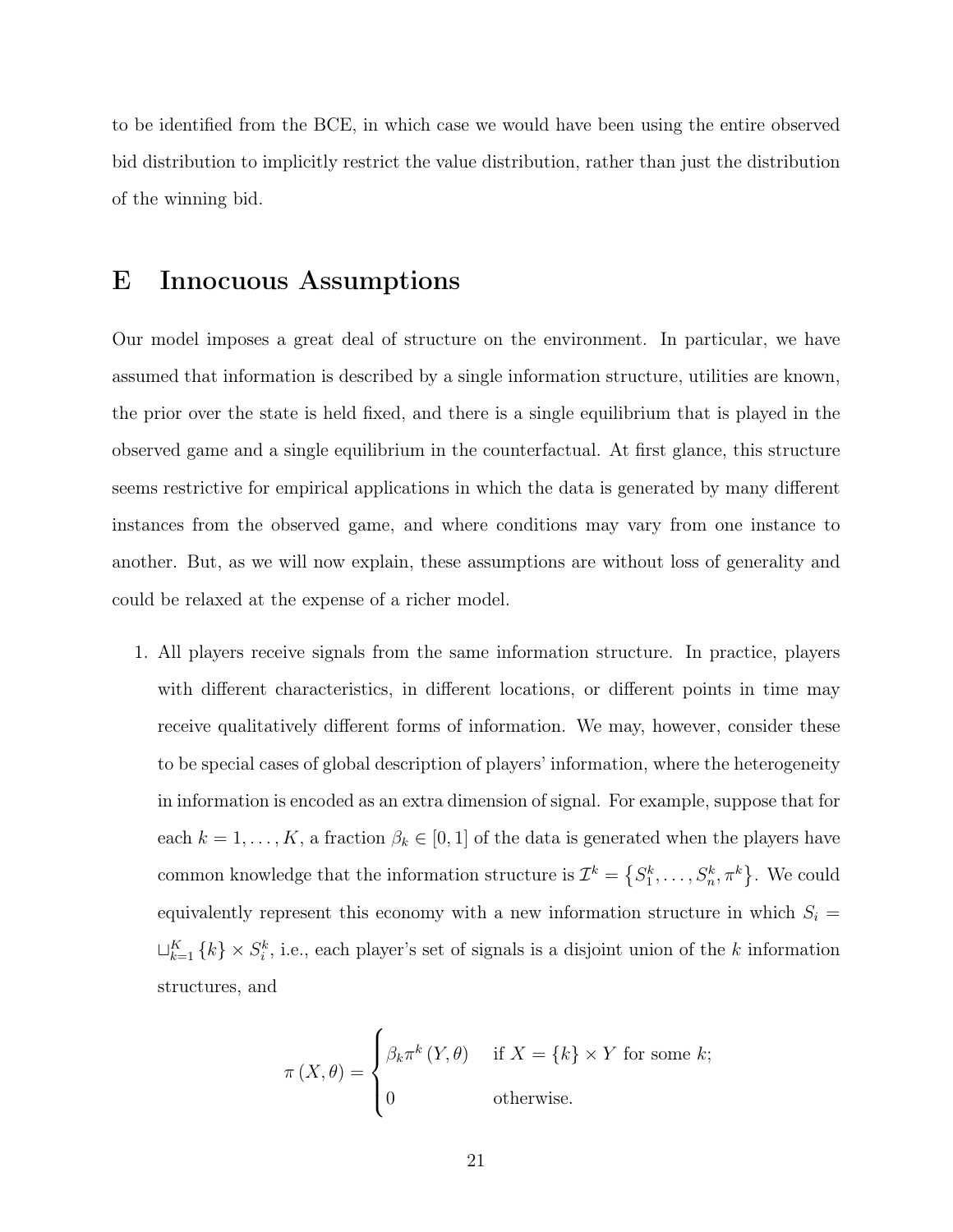In words, with probability one, all players get signals in the same  $S^k$ , and each k has probability  $\beta_k$ . Our counterfactual prediction implicitly allows for information structures of this form.

2. The utility functions  $u_i(a, \theta)$  are known to the analyst. Uncertainty about preferences can be incorporated by expanding the state space. For example, suppose we start with a state space  $\Theta$ , a moment restriction  $M = \{\phi(a, \theta)\}\$ , and two possible utility functions  $u^1$  and  $u^2$ . Then we can expand the state space to  $\Theta = \{1, 2\} \times \Theta$ , utility function  $u(a, (k, \theta)) = u^k(a, \theta)$ , and the moment restriction is

$$
M = \left\{ \widetilde{\phi} \in \Delta \left( A \times \widetilde{\Theta} \right) \middle| \sum_{k=1,2} \widetilde{\phi} \left( a,(k,\theta) \right) = \phi \left( a,\theta \right) \right\}.
$$

Thus, the prevalence of  $u^1$  and  $u^2$  in the population is a free variable, and is partially identified from the data.

3. The distribution over states  $\mu$  is held fixed in the counterfactual. In fact, we can allow a different distribution  $\hat{\mu}$  in the counterfactual, as long as it is absolutely continuous with respect to  $\mu$ , meaning that it can be written as  $\hat{\mu}(\theta) = \eta(\theta) \mu(\theta)$  for some  $\eta$  :  $\Theta$   $\rightarrow$   $\mathbb{R}_{+},$  and the conditional distribution of signals remains the same, meaning that the joint distribution of signals and states in the counterfactual is  $\hat{\pi}$  (ds,  $\theta$ ) =  $\eta(\theta)$  π (ds,  $\theta$ ). In particular, when we are only interested in varying the prior and the absolute continuity hypothesis is satisfied, then we can set the counterfactual utility to  $\hat{u}_i(a, \theta) = \eta(\theta) u_i(a, \theta)$ , in which case equilibrium utility is simply

$$
\sum_{\theta \in \Theta} \int_{s \in S} \sum_{a \in A} \widehat{u}_i(a, \theta) \sigma(a|s) \pi(ds, \theta) = \sum_{\theta \in \Theta} \int_{s \in S} \sum_{a \in A} \eta(\theta) u_i(a, \theta) \sigma(a|s) \pi(ds, \theta)
$$

$$
= \sum_{\theta \in \Theta} \int_{s \in S} \sum_{a \in A} u_i(a, \theta) \sigma(a|s) \hat{\pi}(ds, \theta),
$$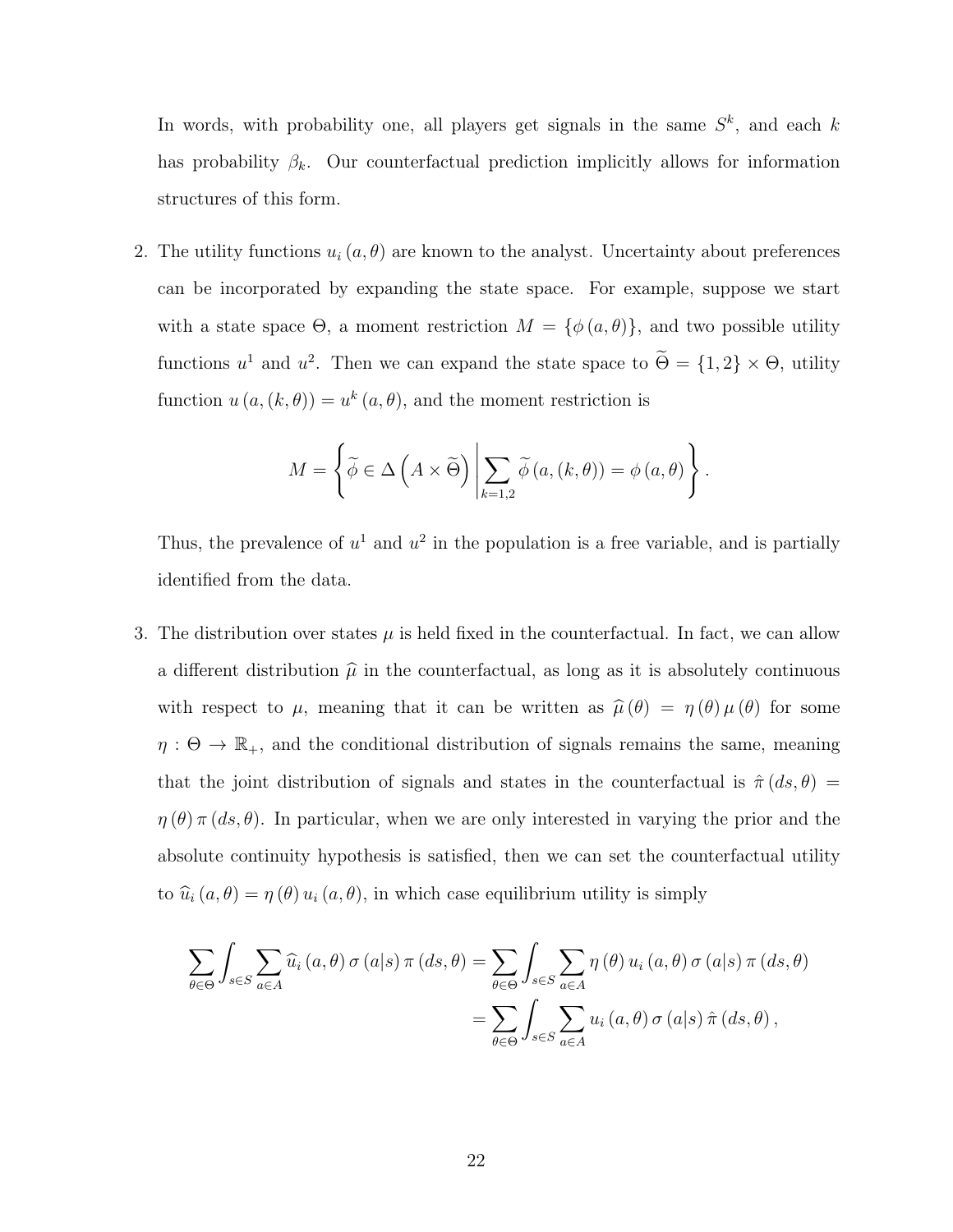and the represented payoffs are equivalent to those that would obtain with the different prior. This is merely a reflection of the well-known indeterminacy of probabilities versus utilities in the subjective expected utility model, when utilities are state dependent (Savage, 1954; Anscombe and Aumann, 1963). Indeed, this transformation was being used in the single-player analysis of Section 4.1, which can be reinterpreted as variations of the prior.

4. All players play the same equilibria of the observed and counterfactual games. This is also without loss of generality. Suppose that the information structure is  $\mathcal{I}$ , and a share  $\beta_k$  of the data is generated from players who play strategies  $\sigma^k$  for  $k = 1, \ldots, K$ . The same outcome can be induced with a single information structure  $\widetilde{\mathcal{I}}$ , in which  $S_i = \{1, ..., K\} \times S_i$ ,  $\tilde{\pi}(\{k\} \times X, \theta) = \beta_k \pi(X, \theta)$ , and strategies are  $\tilde{\sigma}_i(a|(k, t)) =$  $\sigma_i^k(a|s)$ . In effect, the first coordinate of the new signal  $\tilde{s}_i$  is a public randomization device which is equal to k with probability  $\beta_k$ . Strategies on the larger space say to play  $\sigma^k$  when  $X = k$ .